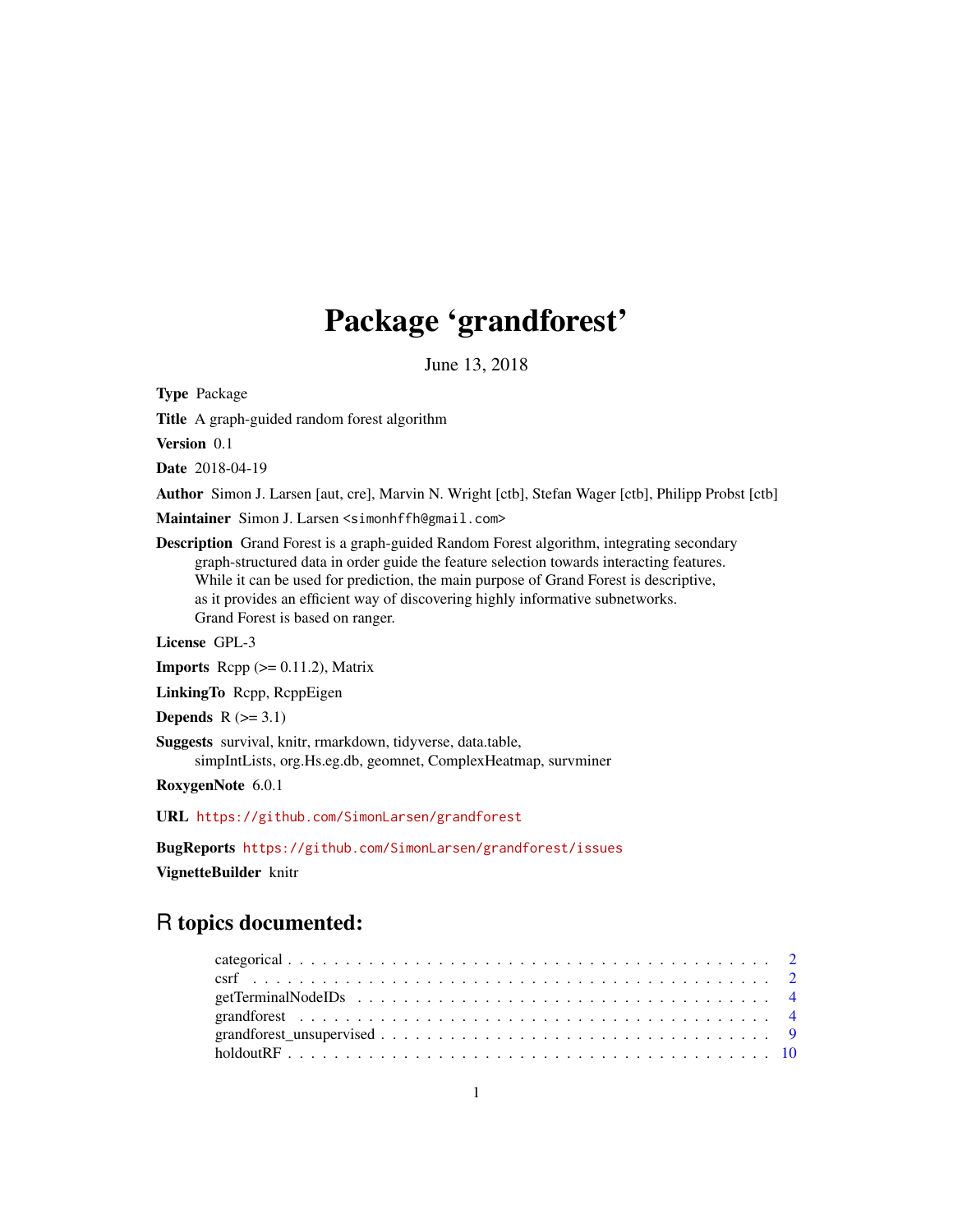#### <span id="page-1-0"></span> $2 \cos \theta$

| time points grandforest prediction $\ldots \ldots \ldots \ldots \ldots \ldots \ldots \ldots \ldots \ldots \ldots 22$ |  |
|----------------------------------------------------------------------------------------------------------------------|--|
|                                                                                                                      |  |
|                                                                                                                      |  |

#### **Index** [23](#page-22-0)

categorical *Synthetic example data set for classification model.*

## Description

Synthetic example data set for classification model.

## Usage

categorical

## Format

A data frame with 100 rows and 21 columns.

csrf *Case-specific random forests.*

## Description

In case-specific random forests (CSRF), random forests are built specific to the cases of interest. Instead of using equal probabilities, the cases are weighted according to their difference to the case of interest.

## Usage

```
csrf(formula, training_data, test_data, params1 = list(), params2 = list())
```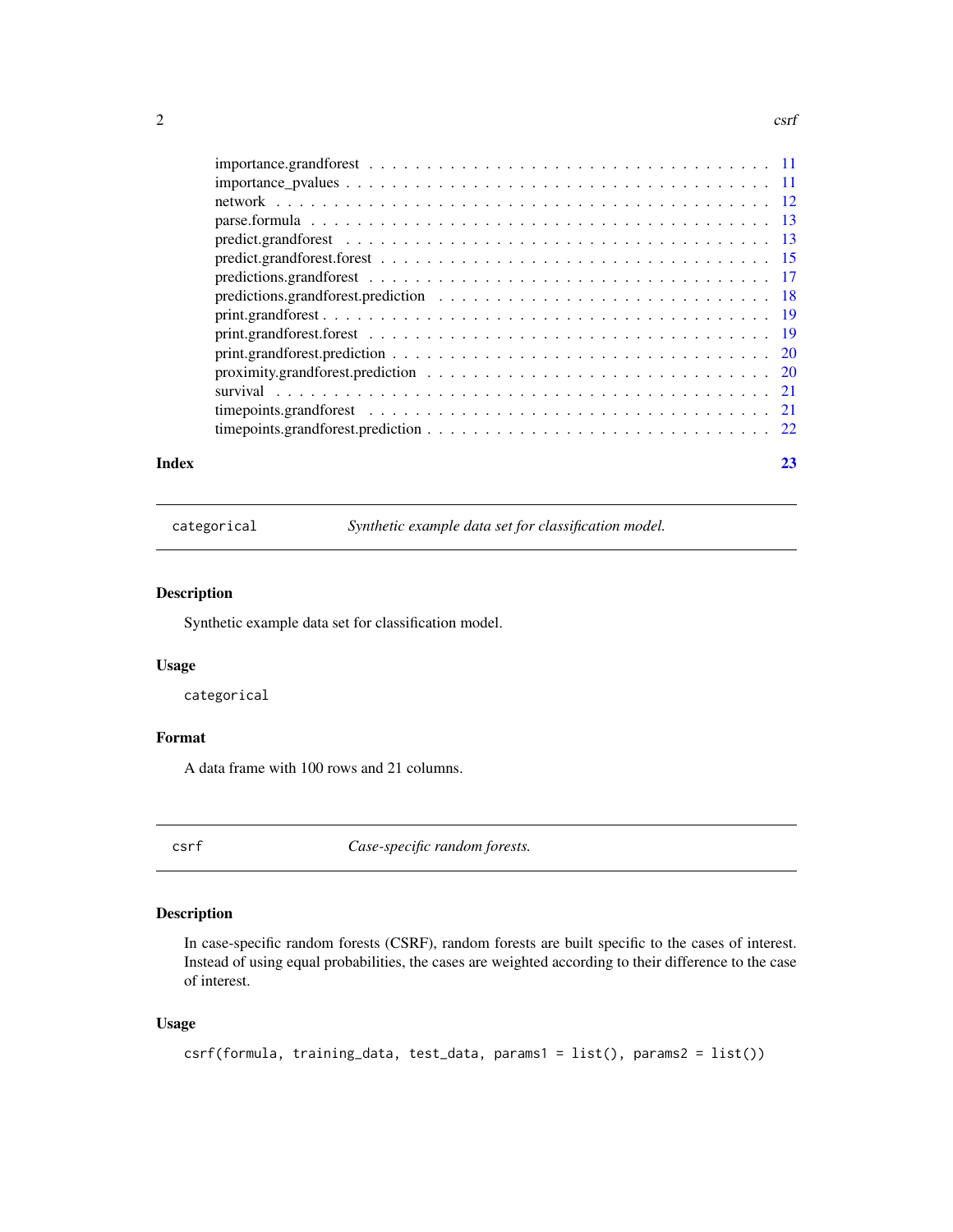csrf 3

#### Arguments

| formula       | Object of class formula or character describing the model to fit.      |
|---------------|------------------------------------------------------------------------|
| training_data | Training data of class data. frame.                                    |
| test_data     | Test data of class data. frame.                                        |
| params1       | Parameters for the proximity random forest grown in the first step.    |
| params2       | Parameters for the prediction random forests grown in the second step. |

#### Details

The algorithm consists of 3 steps:

- 1. Grow a random forest on the training data
- 2. For each observation of interest (test data), the weights of all training observations are computed by counting the number of trees in which both observations are in the same terminal node.
- 3. For each test observation, grow a weighted random forest on the training data, using the weights obtained in step 2. Predict the outcome of the test observation as usual.

In total, n+1 random forests are grown, where n is the number observations in the test dataset. For details, see Xu et al. (2014).

#### Value

Predictions for the test dataset.

#### Author(s)

Marvin N. Wright

#### References

Xu, R., Nettleton, D. & Nordman, D.J. (2014). Case-specific random forests. J Comp Graph Stat 25:49-65. <https://doi.org/10.1080/10618600.2014.983641>.

#### Examples

```
## Split in training and test data
train.idx <- sample(nrow(iris), 2/3 * nrow(iris))
iris.train <- iris[train.idx, ]
iris.test <- iris[-train.idx, ]
## Run case-specific RF
csrf(Species ~ ., training_data = iris.train, test_data = iris.test,
     params1 = list(num.trees = 50, mtry = 4),params2 = list(num.trees = 5))
```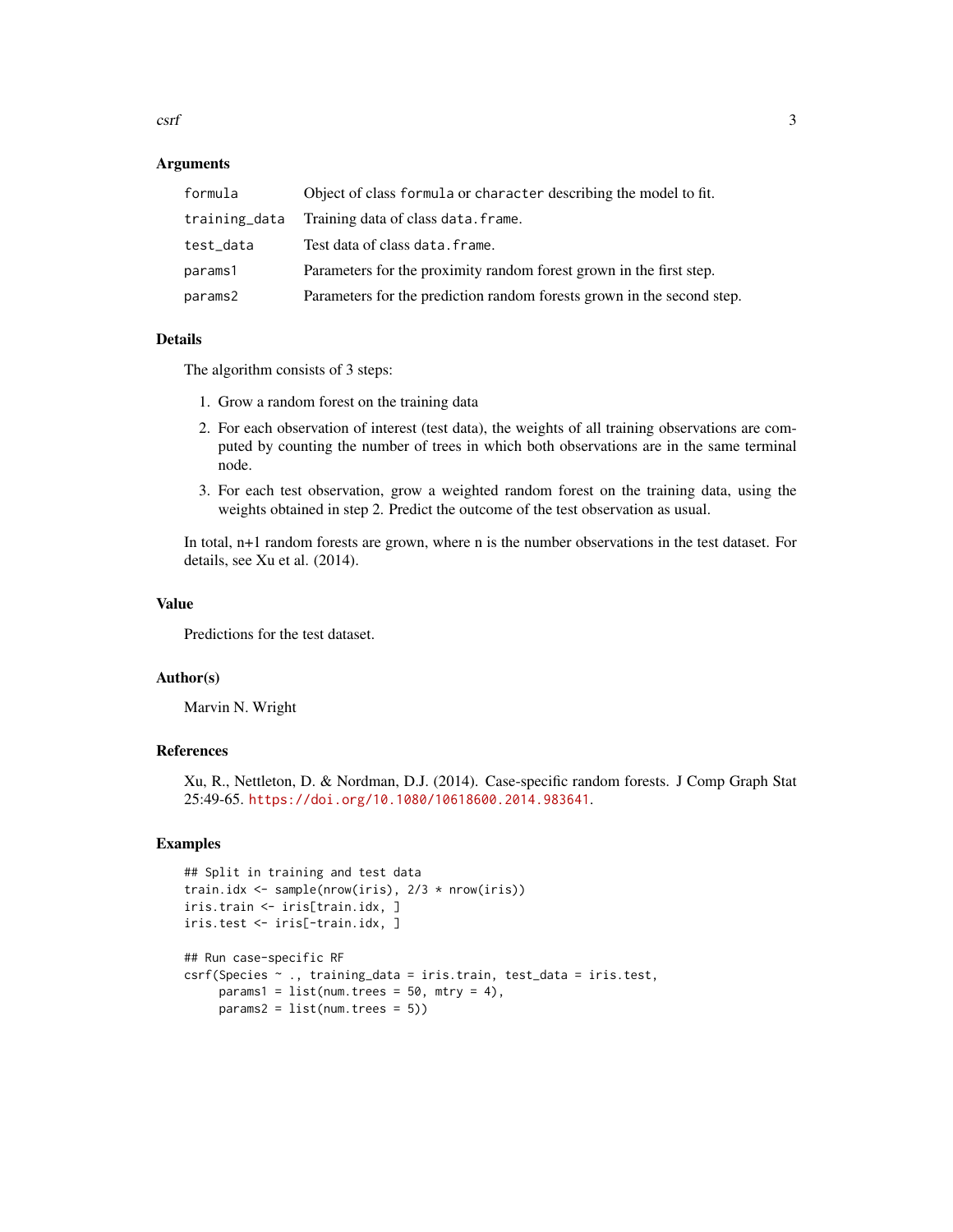<span id="page-3-0"></span>getTerminalNodeIDs *Get terminal node IDs (deprecated)*

#### Description

This function is deprecated. Please use predict() with type  $=$  "terminalNodes" instead. This function calls predict() now.

#### Usage

```
getTerminalNodeIDs(rf, dat)
```
#### Arguments

| rf  | grandforest object.                                           |
|-----|---------------------------------------------------------------|
| dat | New dataset. Terminal node IDs for this dataset are obtained. |

#### Value

Matrix with terminal nodeIDs for all observations in dataset and trees.

#### Examples

```
library(grandforest)
rf \le grandforest(Species \sim ., data = iris, num.trees = 5, write.forest = TRUE)
getTerminalNodeIDs(rf, iris)
```
<span id="page-3-1"></span>grandforest *Grand Forest*

#### Description

Grand Forest is a graph-guided Random Forest algorithm based on Ranger. Grand Forest integrates a feature interaction graph in order to guide the feature selection towards interacting features.

#### Usage

```
grandforest(formula = NULL, data = NULL, graph_data = NULL,
  num.trees = 500, mtry = NULL, importance = "impurity",
  subgraph = "bfs", write.forest = TRUE, probability = FALSE,
  min.node.size = NULL, replace = TRUE, sample.fraction = ifelse(replace,
  1, 0.632), case.weights = NULL, splitrule = NULL, num.random.splits = 1,
  alpha = 0.5, minprop = 0.1, split.select.weights = NULL,
  always.split.variables = NULL, respect.unordered.factors = NULL,
  scale.permutation.importance = FALSE, keep.inbag = FALSE,
  holdout = FALSE, num.threads = NULL, save.memory = FALSE,
  verbose = TRUE, seed = NULL, dependent.variable.name = NULL,
  status.variable.name = NULL, classification = NULL)
```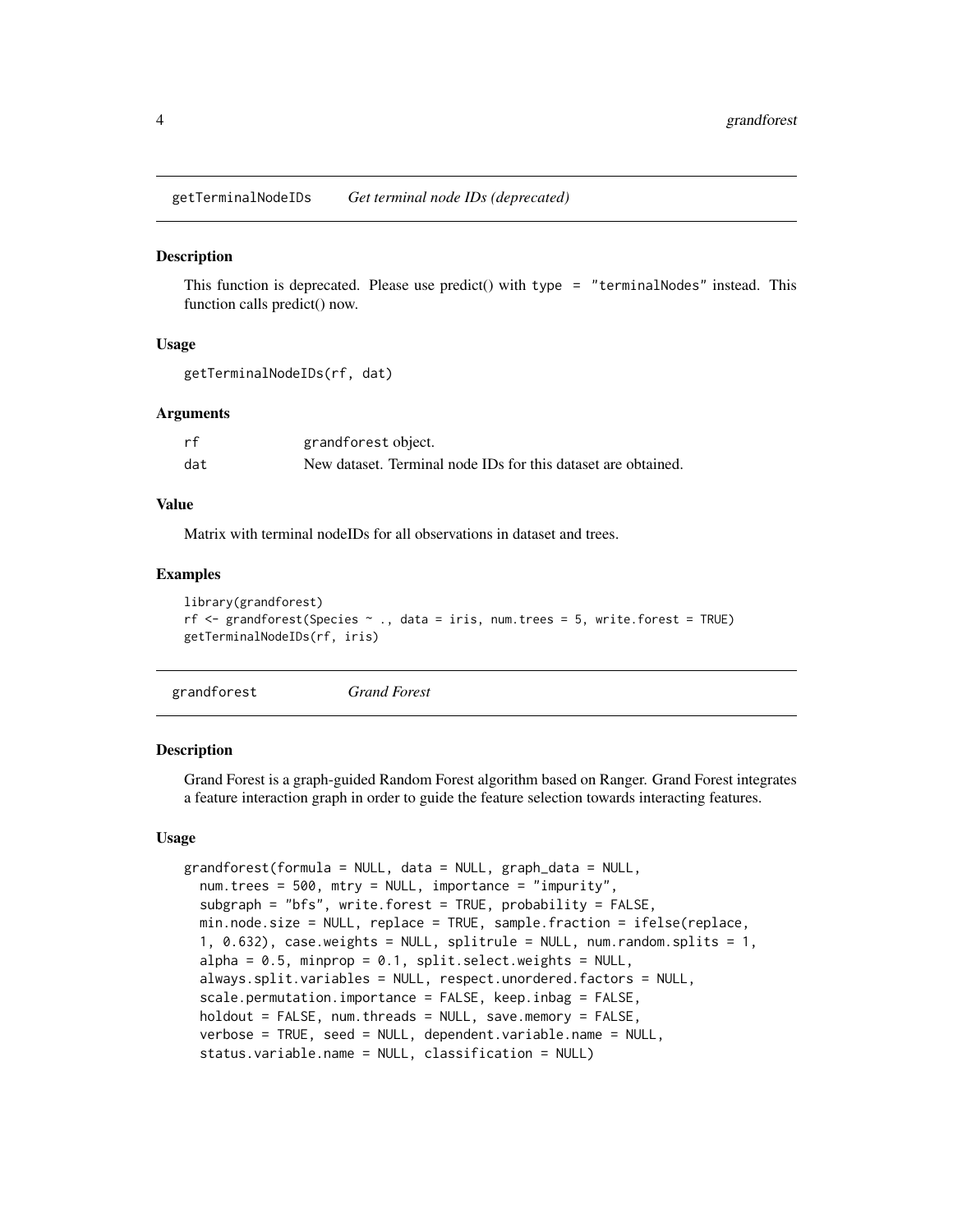# grandforest 5

# Arguments

| formula                | Object of class formula or character describing the model to fit. Interaction<br>terms supported only for numerical variables.                                                                                                                                                  |  |
|------------------------|---------------------------------------------------------------------------------------------------------------------------------------------------------------------------------------------------------------------------------------------------------------------------------|--|
| data                   | Training data of class data. frame, matrix or gwaa. data (GenABEL).                                                                                                                                                                                                             |  |
| graph_data             | Feature interaction graph. Must be two-column character matrix with feature<br>names corresponding to column names in data.                                                                                                                                                     |  |
| num.trees              | Number of trees.                                                                                                                                                                                                                                                                |  |
| mtry                   | Number of variables to possibly split at in each node. Default is the (rounded<br>down) square root of the number variables.                                                                                                                                                    |  |
| importance             | Variable importance mode, one of 'none', 'impurity', 'impurity_corrected', 'per-<br>mutation'. The 'impurity' measure is the Gini index for classification, the vari-<br>ance of the responses for regression and the sum of test statistics (see splitrule)<br>for survival.   |  |
| subgraph               | Feature subgraph selection mode. One of 'bfs', 'dfs', 'random'.                                                                                                                                                                                                                 |  |
| write.forest           | Save grandforest. forest object, required for prediction. Set to FALSE to re-<br>duce memory usage if no prediction intended.                                                                                                                                                   |  |
| probability            | Grow a probability forest as in Malley et al. (2012).                                                                                                                                                                                                                           |  |
| min.node.size          | Minimal node size. Default 1 for classification, 5 for regression, 3 for survival,<br>and 10 for probability.                                                                                                                                                                   |  |
| replace                | Sample with replacement.                                                                                                                                                                                                                                                        |  |
| sample.fraction        |                                                                                                                                                                                                                                                                                 |  |
|                        | Fraction of observations to sample. Default is 1 for sampling with replacement<br>and 0.632 for sampling without replacement.                                                                                                                                                   |  |
| case.weights           | Weights for sampling of training observations. Observations with larger weights<br>will be selected with higher probability in the bootstrap (or subsampled) samples<br>for the trees.                                                                                          |  |
| splitrule              | Splitting rule. For classification and probability estimation "gini" or "extratrees"<br>with default "gini". For regression "variance", "extratrees" or "maxstat" with<br>default "variance". For survival "logrank", "extratrees", "C" or "maxstat" with<br>default "logrank". |  |
| num.random.splits      |                                                                                                                                                                                                                                                                                 |  |
|                        | For "extratrees" splitrule.: Number of random splits to consider for each candi-<br>date splitting variable.                                                                                                                                                                    |  |
| alpha                  | For "maxstat" splitrule: Significance threshold to allow splitting.                                                                                                                                                                                                             |  |
| minprop                | For "maxstat" splitrule: Lower quantile of covariate distribution to be considered<br>for splitting.                                                                                                                                                                            |  |
| split.select.weights   |                                                                                                                                                                                                                                                                                 |  |
|                        | Numeric vector with weights between 0 and 1, representing the probability to<br>select variables for splitting. Alternatively, a list of size num.trees, containing<br>split select weight vectors for each tree can be used.                                                   |  |
| always.split.variables |                                                                                                                                                                                                                                                                                 |  |
|                        | Character vector with variable names to be always selected in addition to the<br>mtry variables tried for splitting.                                                                                                                                                            |  |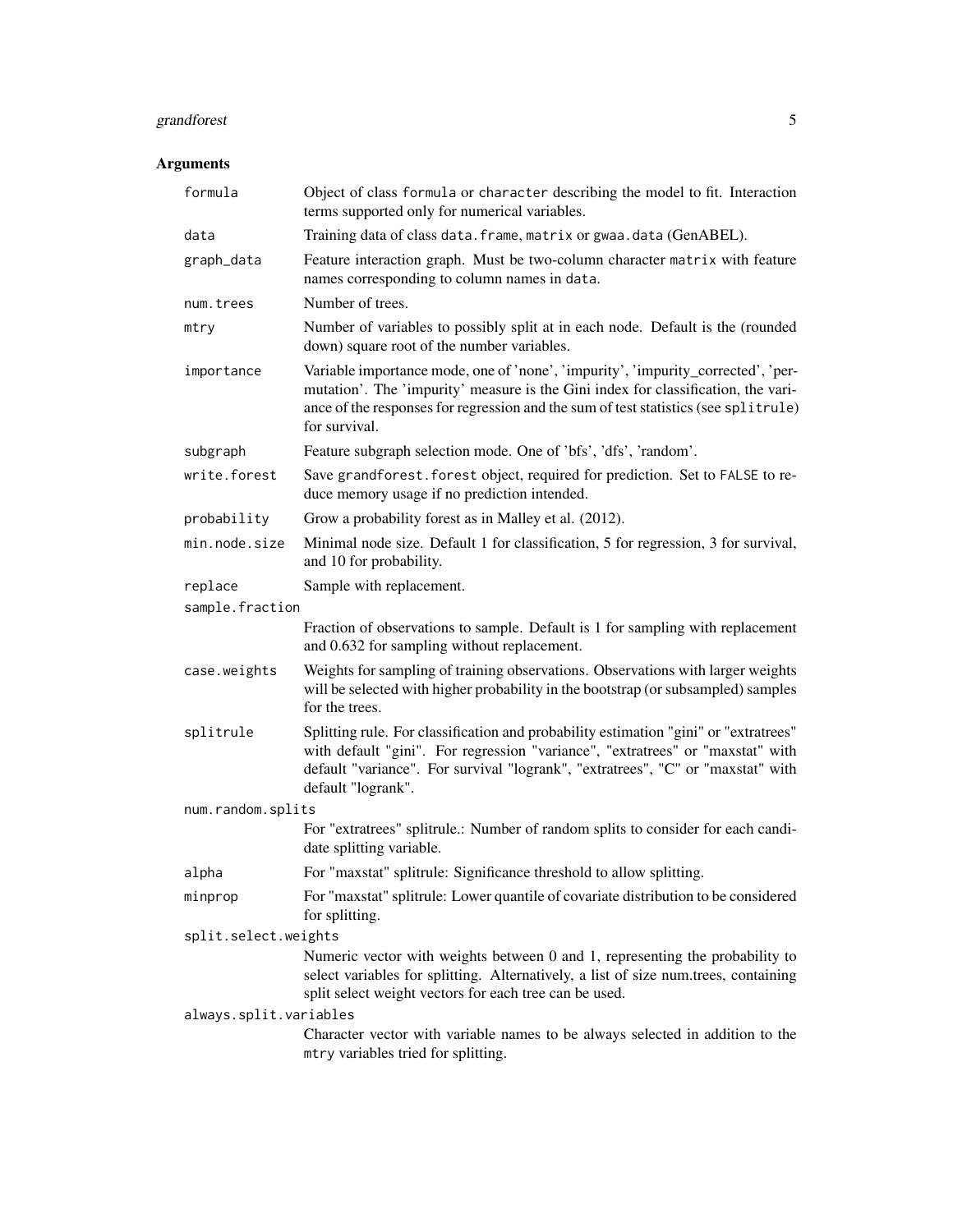| respect.unordered.factors    |                                                                                                                                                                                                                                                                                   |  |
|------------------------------|-----------------------------------------------------------------------------------------------------------------------------------------------------------------------------------------------------------------------------------------------------------------------------------|--|
|                              | Handling of unordered factor covariates. One of 'ignore', 'order' and 'partition'.<br>For the "extratrees" splitrule the default is "partition" for all other splitrules 'ig-<br>nore'. Alternatively TRUE (='order') or FALSE (='ignore') can be used. See<br>below for details. |  |
| scale.permutation.importance |                                                                                                                                                                                                                                                                                   |  |
|                              | Scale permutation importance by standard error as in (Breiman 2001). Only<br>applicable if permutation variable importance mode selected.                                                                                                                                         |  |
| keep.inbag                   | Save how often observations are in-bag in each tree.                                                                                                                                                                                                                              |  |
| holdout                      | Hold-out mode. Hold-out all samples with case weight 0 and use these for<br>variable importance and prediction error.                                                                                                                                                             |  |
| num.threads                  | Number of threads. Default is number of CPUs available.                                                                                                                                                                                                                           |  |
| save.memory                  | Use memory saving (but slower) splitting mode. No effect for survival and<br>GWAS data. Warning: This option slows down the tree growing, use only if you<br>encounter memory problems.                                                                                           |  |
| verbose                      | Show computation status and estimated runtime.                                                                                                                                                                                                                                    |  |
| seed                         | Random seed. Default is NULL, which generates the seed from R.                                                                                                                                                                                                                    |  |
| dependent.variable.name      |                                                                                                                                                                                                                                                                                   |  |
|                              | Name of dependent variable, needed if no formula given. For survival forests<br>this is the time variable.                                                                                                                                                                        |  |
| status.variable.name         |                                                                                                                                                                                                                                                                                   |  |
|                              | Name of status variable, only applicable to survival data and needed if no for-<br>mula given. Use 1 for event and 0 for censoring.                                                                                                                                               |  |
|                              | classification Only needed if data is a matrix. Set to TRUE to grow a classification forest.                                                                                                                                                                                      |  |

## Details

Ranger is a fast implementation of Random Forest (Breiman 2001) or recursive partitioning, particularly suited for high dimensional data. Classification, regression, and survival forests are supported. Classification and regression forests are implemented as in the original Random Forest (Breiman 2001), survival forests as in Random Survival Forests (Ishwaran et al. 2008).

The tree type is determined by the type of the dependent variable. For factors classification trees are grown, for numeric values regression trees and for survival objects survival trees. The Gini index is used as default splitting rule for classification. For regression, the estimated response variances or maximally selected rank statistics (Wright et al. 2016) can be used. For Survival the log-rank test, a C-index based splitting rule (Schmid et al. 2015) and maximally selected rank statistics (Wright et al. 2016) are available. For all tree types, forests of extremely randomized trees (Geurts et al. 2006) can be grown.

With the probability option and factor dependent variable a probability forest is grown. Here, the node impurity is used for splitting, as in classification forests. Predictions are class probabilities for each sample. In contrast to other implementations, each tree returns a probability estimate and these estimates are averaged for the forest probability estimate. For details see Malley et al. (2012).

Note that for classification and regression nodes with size smaller than min.node.size can occur, as in original Random Forests. For survival all nodes contain at min.node.size samples.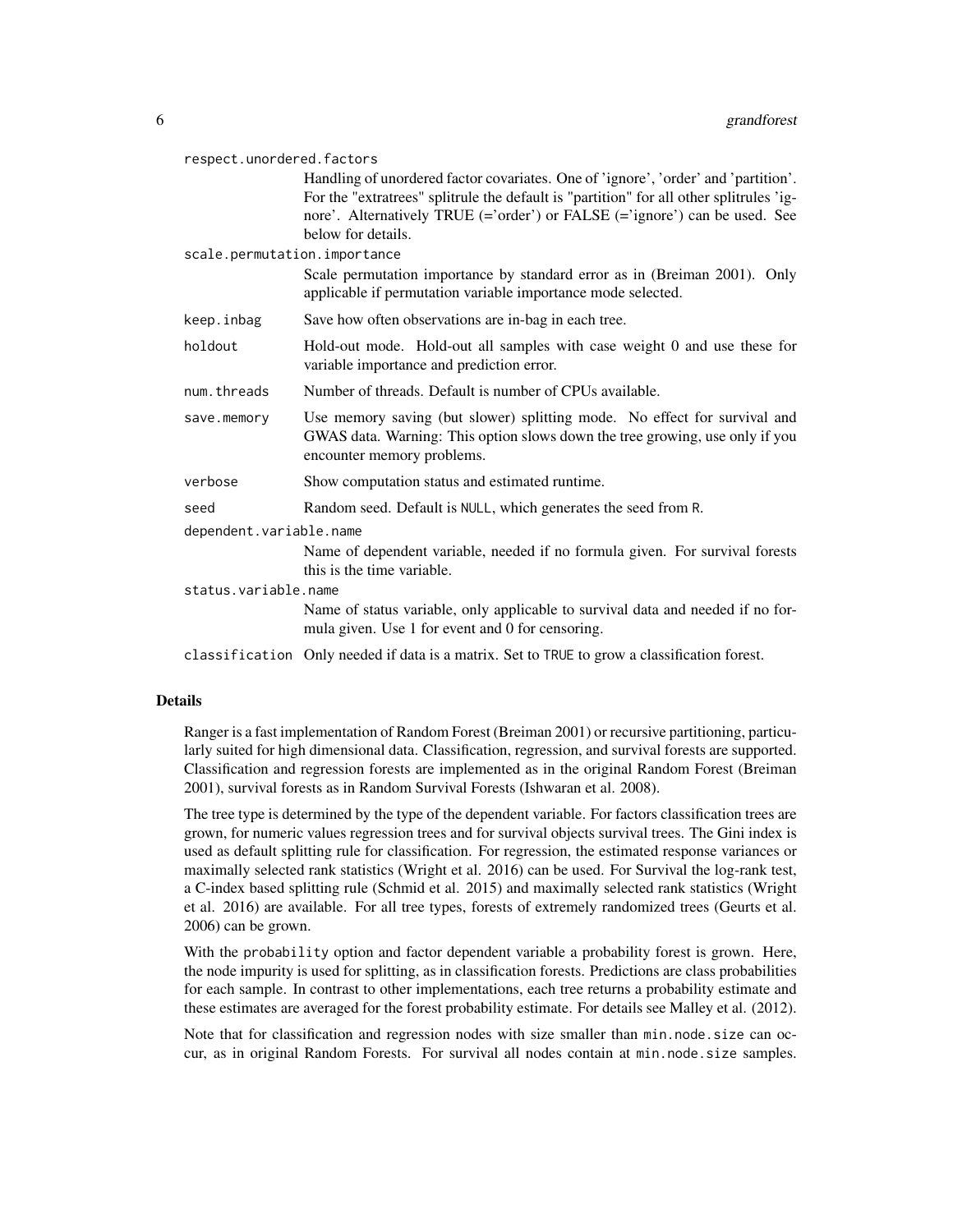#### grandforest 7 and 2008 and 2008 and 2008 and 2008 and 2008 and 2008 and 2008 and 2008 and 2008 and 2008 and 20

Variables selected with always.split.variables are tried additionally to the mtry variables randomly selected. In split.select.weights variables weighted with 0 are never selected and variables with 1 are always selected. Weights do not need to sum up to 1, they will be normalized later. The weights are assigned to the variables in the order they appear in the formula or in the data if no formula is used. Names of the split. select. weights vector are ignored. The usage of split.select.weights can increase the computation times for large forests.

Unordered factor covariates can be handled in 3 different ways by using respect.unordered.factors: For 'ignore' all factors are regarded ordered, for 'partition' all possible 2-partitions are considered for splitting. For 'order' and 2-class classification the factor levels are ordered by their proportion falling in the second class, for regression by their mean response, as described in Hastie et al. (2009), chapter 9.2.4. For multiclass classification and survival outcomes, 'order' is experimental and should be used with care. The use of 'order' is recommended for 2-class classification and regression, as it computationally fast and can handle an unlimited number of factor levels. Note that the factors are only reordered once and not again in each split.

For a large number of variables and data frames as input data the formula interface can be slow or impossible to use. Alternatively dependent.variable.name (and status.variable.name for survival) can be used. Consider setting save.memory  $=$  TRUE if you encounter memory problems for very large datasets, but be aware that this option slows down the tree growing.

For GWAS data consider combining grandforest with the GenABEL package. See the Examples section below for a demonstration using Plink data. All SNPs in the GenABEL object will be used for splitting. To use only the SNPs without sex or other covariates from the phenotype file, use 0 on the right hand side of the formula. Note that missing values are treated as an extra category while splitting.

#### Value

Object of class grandforest with elements

| forest              | Saved forest (If write.forest set to TRUE). Note that the variable IDs in the<br>split. varIDs object do not necessarily represent the column number in R.                                          |  |
|---------------------|-----------------------------------------------------------------------------------------------------------------------------------------------------------------------------------------------------|--|
| predictions         | Predicted classes/values, based on out of bag samples (classification and regres-<br>sion only).                                                                                                    |  |
| variable.importance |                                                                                                                                                                                                     |  |
|                     | Variable importance for each independent variable.                                                                                                                                                  |  |
| prediction.error    |                                                                                                                                                                                                     |  |
|                     | Overall out of bag prediction error. For classification this is the fraction of miss-<br>classified samples, for regression the mean squared error and for survival one<br>minus Harrell's c-index. |  |
| r.squared           | R squared. Also called explained variance or coefficient of determination (re-<br>gression only). Computed on out of bag data.                                                                      |  |
| confusion.matrix    |                                                                                                                                                                                                     |  |
|                     | Contingency table for classes and predictions based on out of bag samples (clas-<br>sification only).                                                                                               |  |
| unique.death.times  |                                                                                                                                                                                                     |  |
|                     | Unique death times (survival only).                                                                                                                                                                 |  |
| chf                 | Estimated cumulative hazard function for each sample (survival only).                                                                                                                               |  |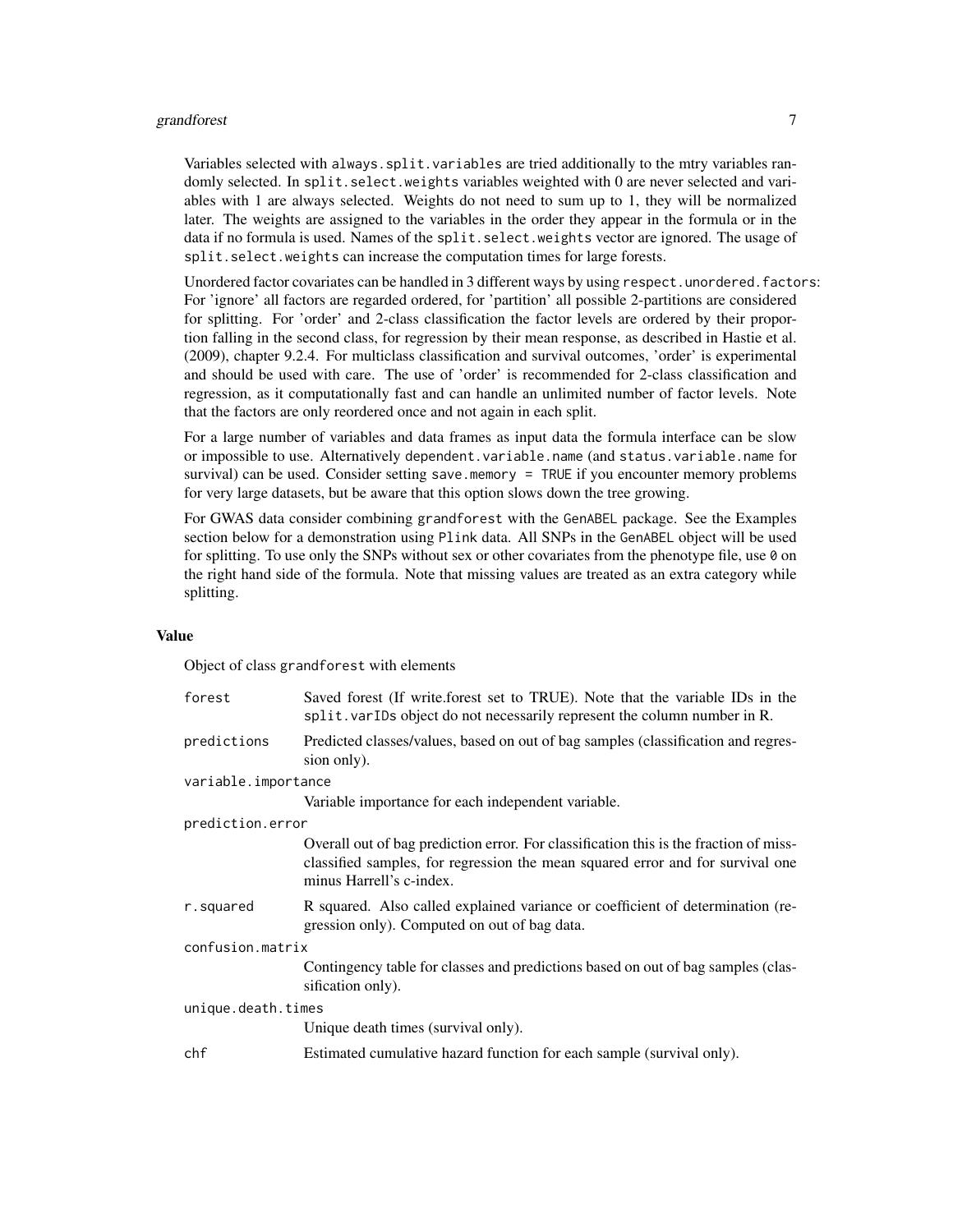<span id="page-7-0"></span>

| survival                               | Estimated survival function for each sample (survival only). |
|----------------------------------------|--------------------------------------------------------------|
| call                                   | Function call.                                               |
| num.trees<br>num.independent.variables | Number of trees.<br>Number of independent variables.         |
| mtry                                   | Value of mtry used.                                          |
| min.node.size                          | Value of minimal node size used.                             |
| treetype                               | Type of forest/tree. classification, regression or survival. |
| importance.mode                        |                                                              |
|                                        | Importance mode used.                                        |
| num.samples                            | Number of samples.                                           |
| inbag.counts                           | Number of times the observations are in-bag in the trees.    |

#### Author(s)

Simon J. Larsen

#### References

- Wright, M. N. & Ziegler, A. (2017). ranger: A Fast Implementation of Random Forests for High Dimensional Data in C++ and R. J Stat Softw 77:1-17. [https://doi.org/10.18637/](https://doi.org/10.18637/jss.v077.i01) [jss.v077.i01](https://doi.org/10.18637/jss.v077.i01).
- Schmid, M., Wright, M. N. & Ziegler, A. (2016). On the use of Harrell's C for clinical risk prediction via random survival forests. Expert Syst Appl 63:450-459. [https://doi.org/10.](https://doi.org/10.1016/j.eswa.2016.07.018) [1016/j.eswa.2016.07.018](https://doi.org/10.1016/j.eswa.2016.07.018).
- Wright, M. N., Dankowski, T. & Ziegler, A. (2017). Unbiased split variable selection for random survival forests using maximally selected rank statistics. Stat Med. [https://doi.](https://doi.org/10.1002/sim.7212) [org/10.1002/sim.7212](https://doi.org/10.1002/sim.7212).
- Breiman, L. (2001). Random forests. Mach Learn, 45(1), 5-32. [https://doi.org/10.1023/](https://doi.org/10.1023/A:1010933404324) [A:1010933404324](https://doi.org/10.1023/A:1010933404324).
- Ishwaran, H., Kogalur, U. B., Blackstone, E. H., & Lauer, M. S. (2008). Random survival forests. Ann Appl Stat 2:841-860. <https://doi.org/10.1097/JTO.0b013e318233d835>.
- Malley, J. D., Kruppa, J., Dasgupta, A., Malley, K. G., & Ziegler, A. (2012). Probability machines: consistent probability estimation using nonparametric learning machines. Methods Inf Med 51:74-81. <https://doi.org/10.3414/ME00-01-0052>.
- Hastie, T., Tibshirani, R., Friedman, J. (2009). The Elements of Statistical Learning. Springer, New York. 2nd edition.
- Geurts, P., Ernst, D., Wehenkel, L. (2006). Extremely randomized trees. Mach Learn 63:3-42. <https://doi.org/10.1007/s10994-006-6226-1>.

#### See Also

[predict.grandforest](#page-12-1)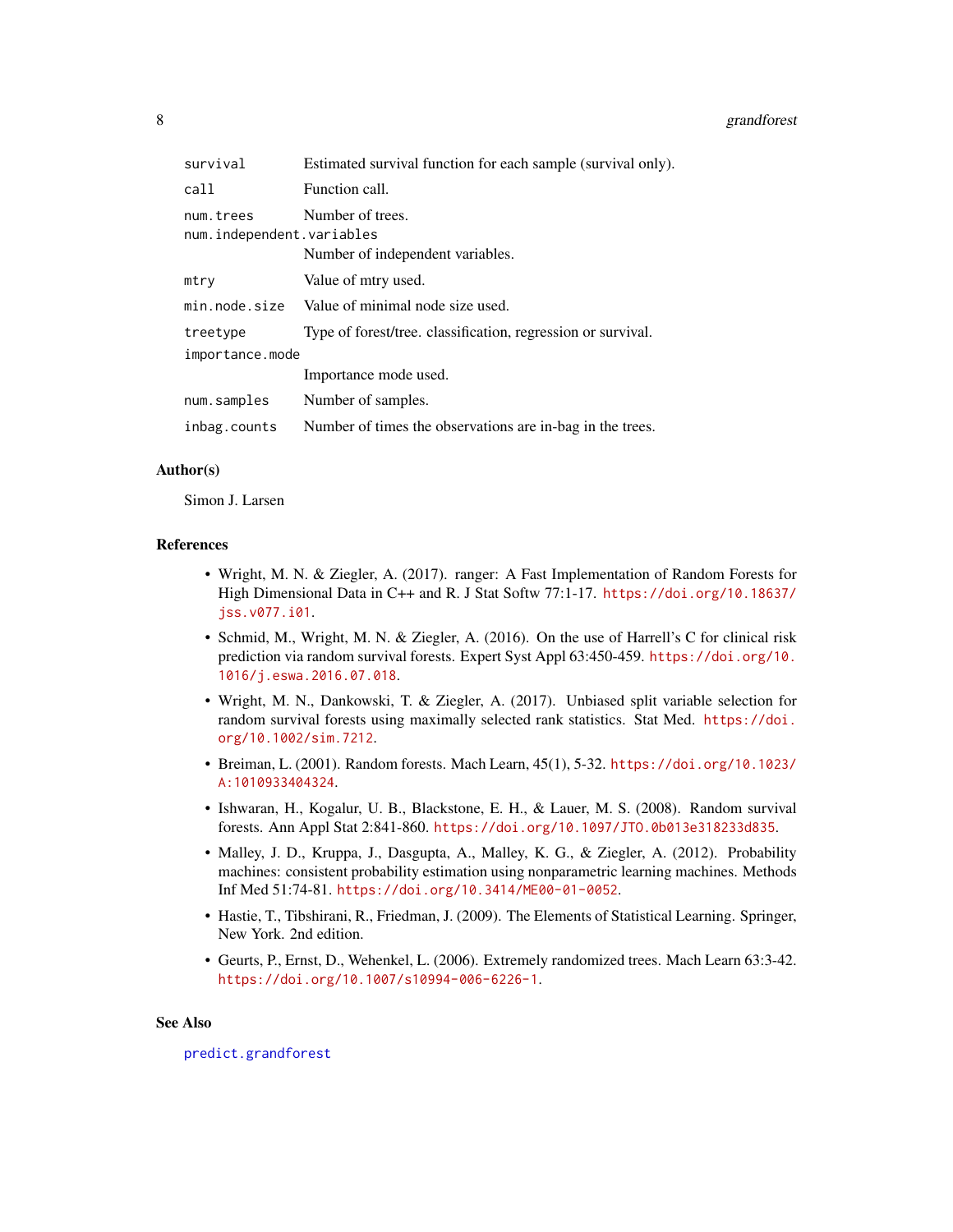## <span id="page-8-0"></span>grandforest\_unsupervised 9

#### Examples

```
require(grandforest)
data(network)
data(categorical)
data(survival)
## Training model with categorical response variable
grandforest(data=categorical, graph_data=network, dependent.variable.name="group")
## Model survival model
grandforest(
  data=survival, graph_data=network,
  dependent.variable.name="time", status.variable.name="event"
)
## Variable importance
model <- grandforest(data=categorical, graph_data=network, dependent.variable.name="group")
imp <- importance(model)
# Get 5 most important features
top5 < - tail(sort(imp), 5)
```
grandforest\_unsupervised

*Train unsupervised Grand Forest model.*

#### Description

Helper function for training Grand Forest model for unsupervised analysis. Generates a background data set by random sampling, then trains a Grand Forest model to distinguish the foreground from the background.

#### Usage

```
grandforest_unsupervised(data, graph_data = NULL, replace = TRUE,
  importance = "impurity", ...)
```
## Arguments

| data       | Training data of class data. frame, matrix or gwaa. data (GenABEL).                                                                            |
|------------|------------------------------------------------------------------------------------------------------------------------------------------------|
| graph_data | Feature interaction graph. Must be two-column character data. frame or matrix<br>with character strings corresponding to column names in data. |
| replace    | Should background sampling be with replacement?                                                                                                |
| importance | Variable importance mode, one of 'none', 'impurity', 'impurity_corrected', 'per-<br>mutation'. The 'impurity' measure is the Gini index.       |
| $\ddotsc$  | Other arguments to be passed to the grandforest function during training.                                                                      |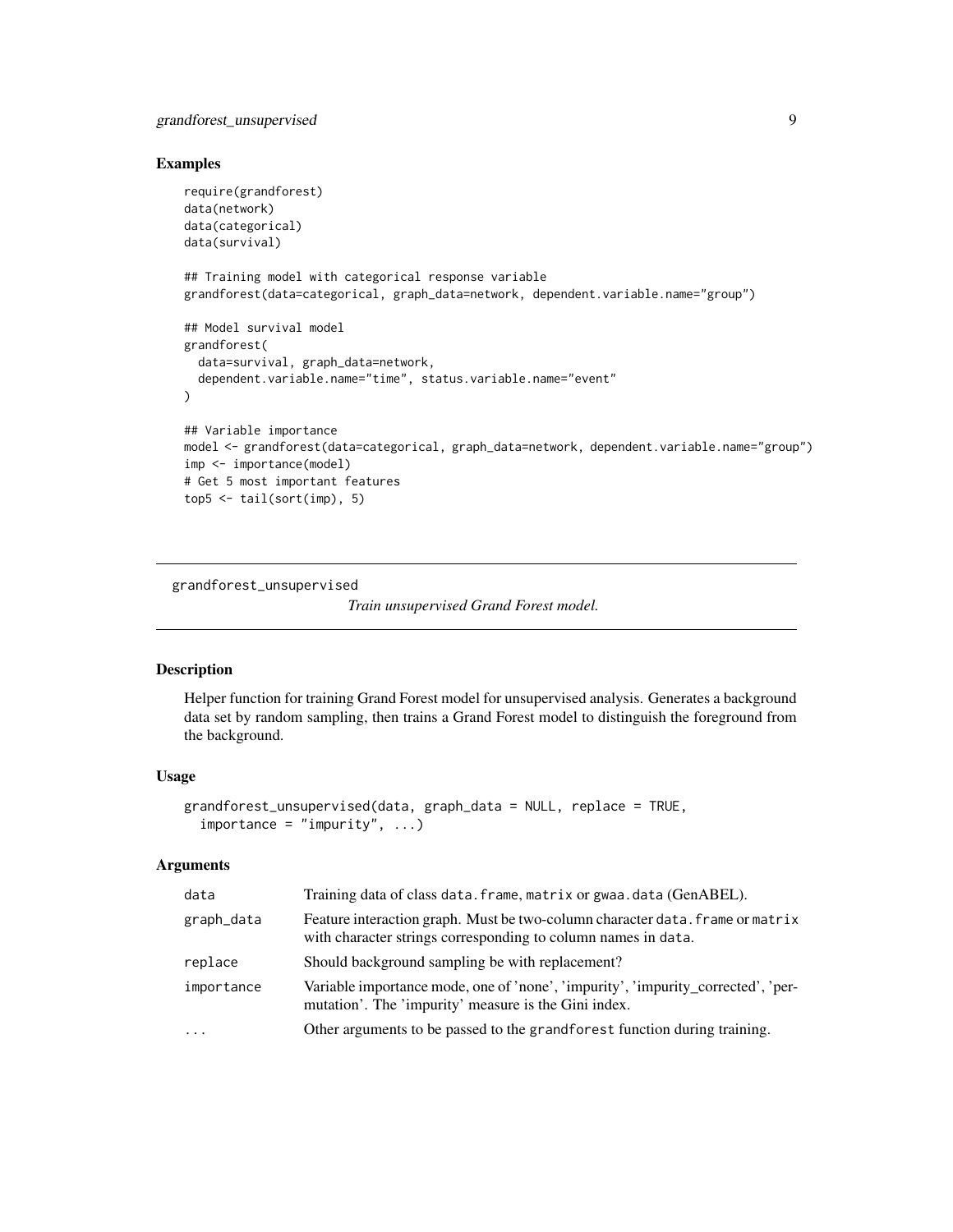<span id="page-9-0"></span>

## Description

Grow two random forests on two cross-validation folds. Instead of out-of-bag data, the other fold is used to compute permutation importance. Related to the novel permutation variable importance by Janitza et al. (2015).

## Usage

holdoutRF(...)

#### Arguments

... All arguments are passed to [grandforest\(](#page-3-1)) (except importance, case.weights, replace and holdout.).

#### Value

Hold-out random forests with variable importance.

## Author(s)

Marvin N. Wright

#### References

Janitza, S., Celik, E. & Boulesteix, A.-L., (2015). A computationally fast variable importance test for random forests for high-dimensional data. Adv Data Anal Classif [https://doi.org/10.1007/](https://doi.org/10.1007/s11634-016-0276-4) [s11634-016-0276-4](https://doi.org/10.1007/s11634-016-0276-4).

#### See Also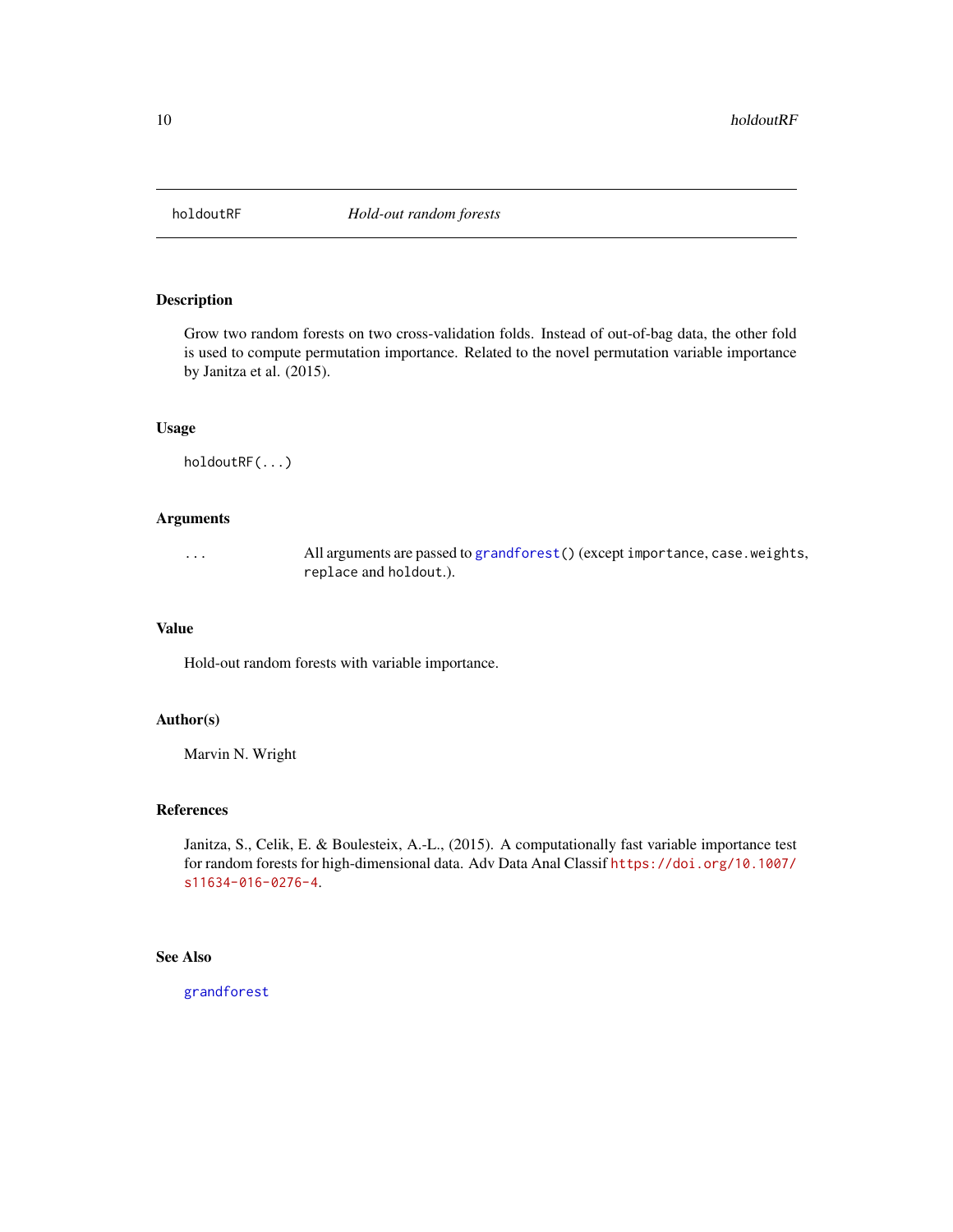<span id="page-10-0"></span>importance.grandforest

*Grand Forest variable importance*

#### Description

Extract variable importance of grandforest object.

## Usage

```
## S3 method for class 'grandforest'
importance(x, ...)
```
## Arguments

|          | grandforest object.                                |
|----------|----------------------------------------------------|
| $\cdots$ | Further arguments passed to or from other methods. |

## Value

Variable importance measures.

## Author(s)

Marvin N. Wright

#### See Also

[grandforest](#page-3-1)

importance\_pvalues *Grand Forest variable importance p-values*

## Description

Compute variable importance with p-values.

## Usage

```
importance_pvalues(x, method = c("janitza", "altmann"),
 num.permutations = 100, formula = NULL, data = NULL, ...)
```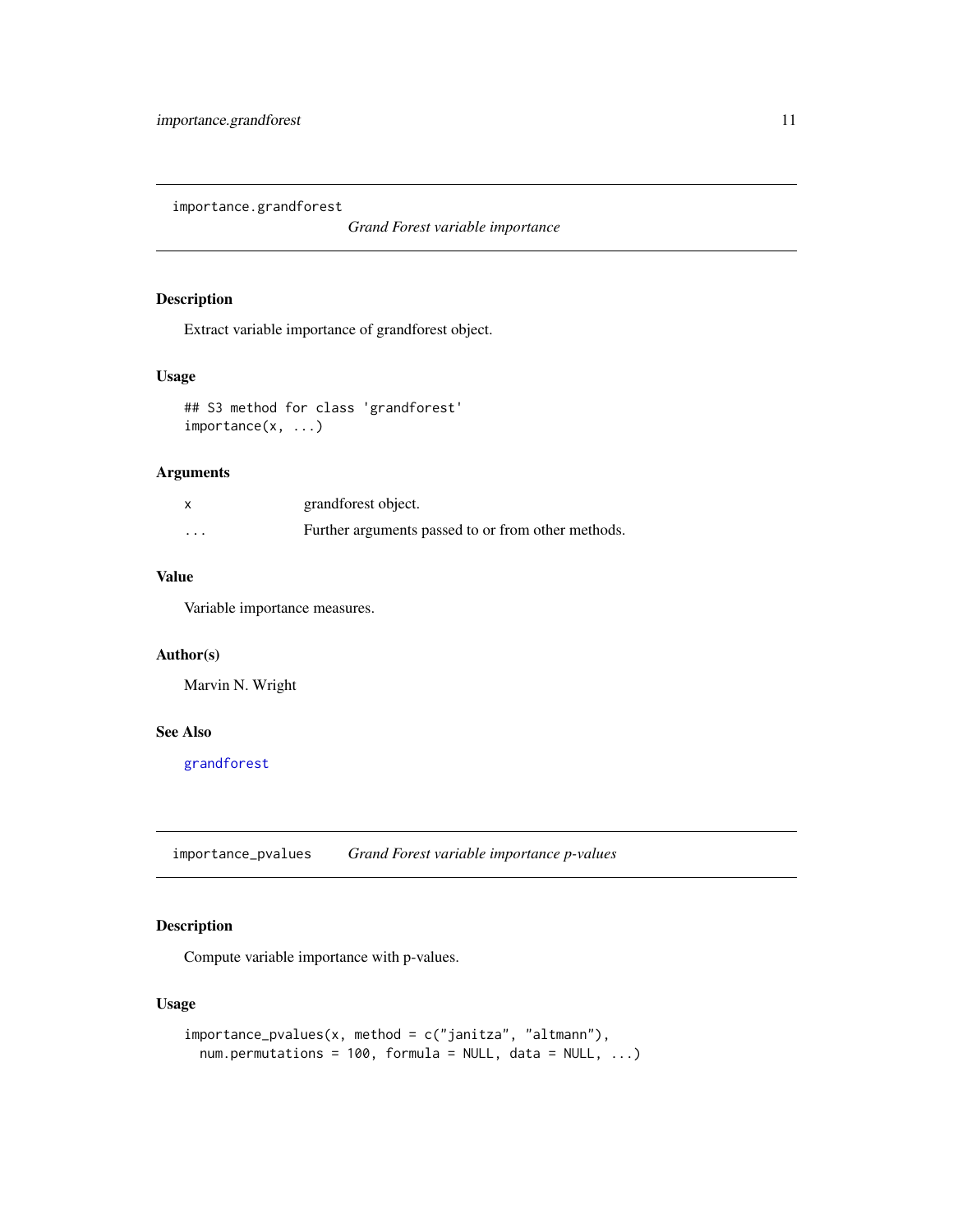## <span id="page-11-0"></span>Arguments

| x                | grandforest or holdoutRF object.                                                                                                                               |  |
|------------------|----------------------------------------------------------------------------------------------------------------------------------------------------------------|--|
| method           | Method to compute p-values. Use "janitza" for the method by Janitza et al.<br>$(2015)$ or "altmann" for the non-parametric method by Altmann et al. $(2010)$ . |  |
| num.permutations |                                                                                                                                                                |  |
|                  | Number of permutations. Used in the "altmann" method only.                                                                                                     |  |
| formula          | Object of class formula or character describing the model to fit. Used in the<br>"altmann" method only.                                                        |  |
| data             | Training data of class data.frame or matrix. Used in the "altmann" method only.                                                                                |  |
| $\cdots$         | Further arguments passed to grandforest(). Used in the "altmann" method only.                                                                                  |  |

#### Value

Variable importance and p-values.

#### Author(s)

Marvin N. Wright

#### References

Janitza, S., Celik, E. & Boulesteix, A.-L., (2015). A computationally fast variable importance test for random forests for high-dimensional data. Adv Data Anal Classif [https://doi.org/10.1007/](https://doi.org/10.1007/s11634-016-0276-4) [s11634-016-0276-4](https://doi.org/10.1007/s11634-016-0276-4).

Altmann, A., Tolosi, L., Sander, O. & Lengauer, T. (2010). Permutation importance: a corrected feature importance measure, Bioinformatics 26(10):1340-1347.

#### See Also

[grandforest](#page-3-1)

network *Small 20-gene example network*

#### Description

Each row corresponds to an edge (interaction) between the features (genes) in each column.

#### Usage

network

#### Format

A data frame with 100 rows and 2 columns.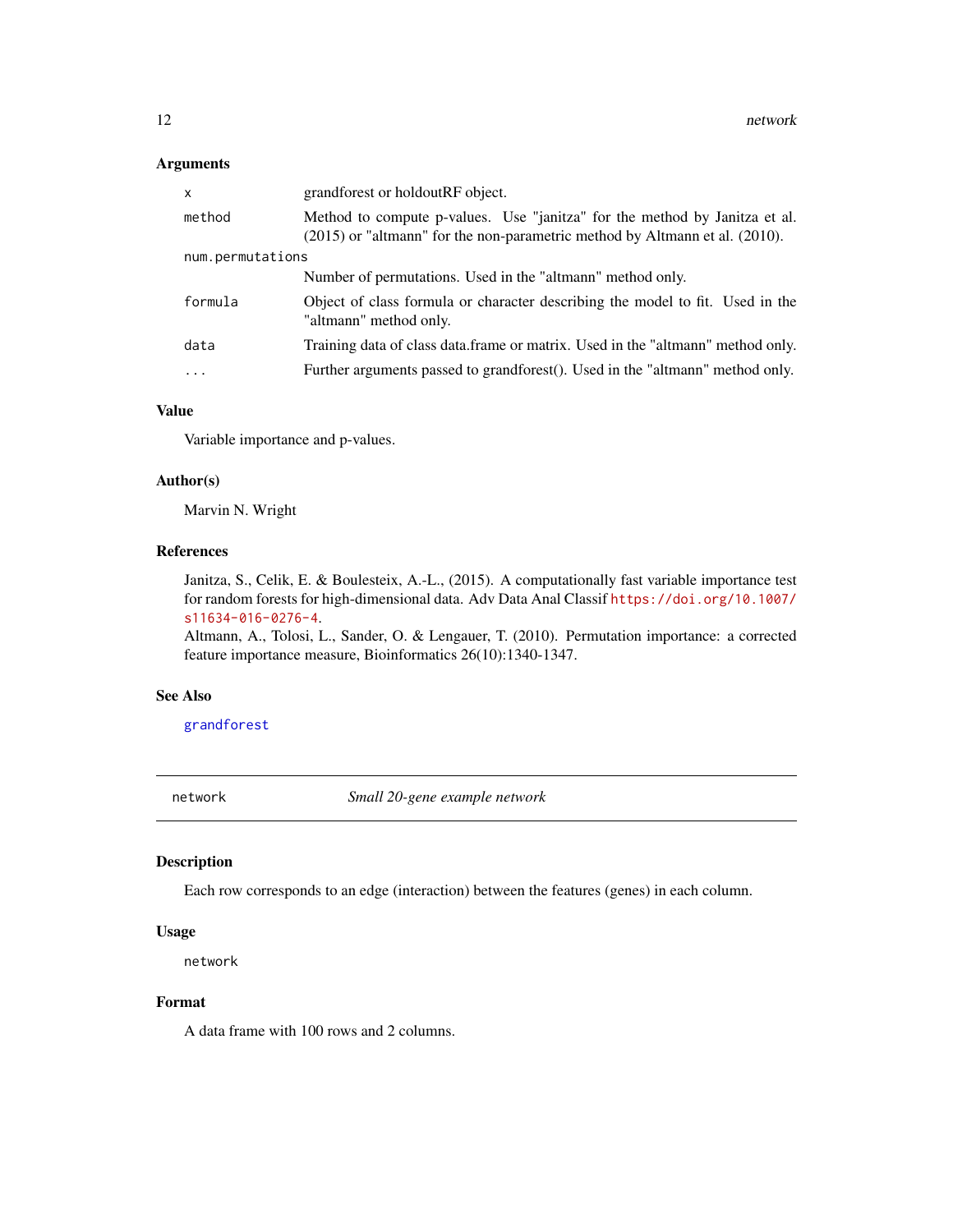<span id="page-12-0"></span>parse.formula *Parse formula*

#### Description

Parse formula and return dataset containing selected columns. Interactions are supported for numerical columns only. An interaction column is the product of all interacting columns.

#### Usage

parse.formula(formula, data)

## Arguments

| formula | Object of class formula or character describing the model to fit. |
|---------|-------------------------------------------------------------------|
| data    | Training data of class data. frame.                               |

#### Value

Dataset including selected columns and interactions.

<span id="page-12-1"></span>predict.grandforest *Grand Forest prediction*

## Description

Prediction with new data and a saved forest from Grand Forest

#### Usage

```
## S3 method for class 'grandforest'
predict(object, data, predict.all = FALSE,
 num.trees = object$num.trees, type = "response", seed = NULL,
  num.threads = NULL, verbose = TRUE, ...)
```
## Arguments

| object      | Grand Forest grandforest object.                                                                                                                                                                                                                                            |
|-------------|-----------------------------------------------------------------------------------------------------------------------------------------------------------------------------------------------------------------------------------------------------------------------------|
| data        | New test data of class data. frame or gwaa. data (GenABEL).                                                                                                                                                                                                                 |
| predict.all | Return individual predictions for each tree instead of aggregated predictions for<br>all trees. Return a matrix (sample x tree) for classification and regression, a 3d<br>array for probability estimation (sample x class x tree) and survival (sample x<br>time x tree). |
| num.trees   | Number of trees used for prediction. The first num, trees in the forest are used.                                                                                                                                                                                           |
|             |                                                                                                                                                                                                                                                                             |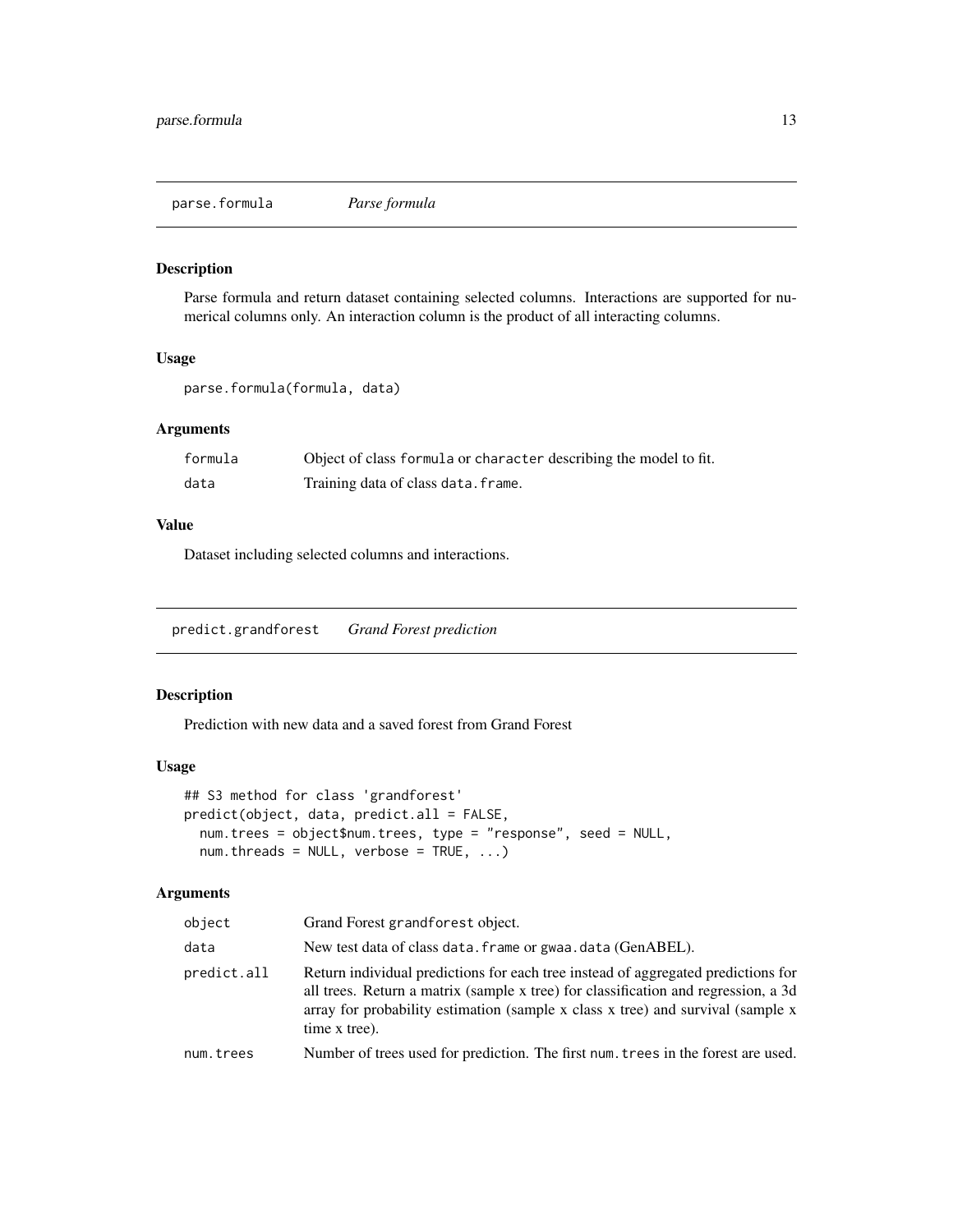<span id="page-13-0"></span>

| type        | Type of prediction. One of 'response', 'se', 'terminalNodes' with default 're-<br>sponse'. See below for details. |
|-------------|-------------------------------------------------------------------------------------------------------------------|
| seed        | Random seed used in Grand Forest                                                                                  |
| num.threads | Number of threads. Default is number of CPUs available.                                                           |
| verbose     | Verbose output on or off.                                                                                         |
| $\ddots$    | further arguments passed to or from other methods.                                                                |

#### Details

For type = 'response' (the default), the predicted classes (classification), predicted numeric values (regression), predicted probabilities (probability estimation) or survival probabilities (survival) are returned. For type = 'se', the standard error of the predictions are returned (regression only). The jackknife-after-bootstrap is used to estimate the standard errors based on out-of-bag predictions. See Wager et al. (2014) for details. For type = 'terminalNodes', the IDs of the terminal node in each tree for each observation in the given dataset are returned.

For classification and predict.all = TRUE, a factor levels are returned as numerics. To retrieve the corresponding factor levels, use rf\$forest\$levels, if rf is the grandforest object.

#### Value

Object of class grandforest.prediction with elements

| predictions               | Predicted classes/values (only for classification and regression)         |
|---------------------------|---------------------------------------------------------------------------|
| unique.death.times        | Unique death times (only for survival).                                   |
| chf                       | Estimated cumulative hazard function for each sample (only for survival). |
| survival                  | Estimated survival function for each sample (only for survival).          |
| num.trees                 | Number of trees.                                                          |
| num.independent.variables | Number of independent variables.                                          |
| treetype                  | Type of forest/tree. Classification, regression or survival.              |
| num.samples               | Number of samples.                                                        |

## Author(s)

Marvin N. Wright

## References

- Wright, M. N. & Ziegler, A. (2017). ranger: A Fast Implementation of Random Forests for High Dimensional Data in C++ and R. J Stat Softw 77:1-17. [https://doi.org/10.18637/](https://doi.org/10.18637/jss.v077.i01) [jss.v077.i01](https://doi.org/10.18637/jss.v077.i01).
- Wager, S., Hastie T., & Efron, B. (2014). Confidence Intervals for Random Forests: The Jackknife and the Infinitesimal Jackknife. J Mach Learn Res 15:1625-1651. [http://jmlr.](http://jmlr.org/papers/v15/wager14a.html) [org/papers/v15/wager14a.html](http://jmlr.org/papers/v15/wager14a.html).

#### See Also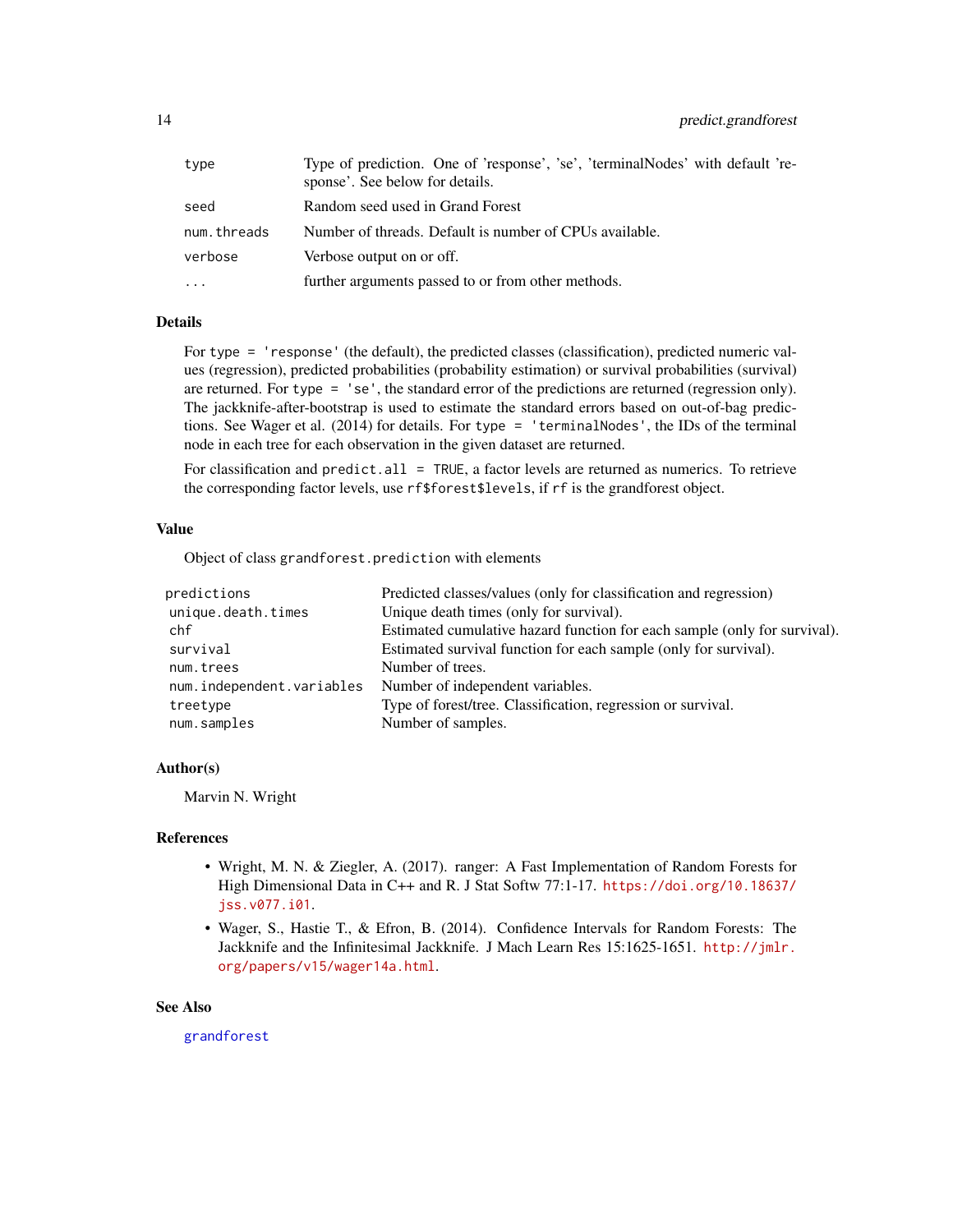<span id="page-14-0"></span>predict.grandforest.forest

*Grand Forest prediction*

#### **Description**

Prediction with new data and a saved forest from Grand Forest

#### Usage

```
## S3 method for class 'grandforest.forest'
predict(object, data, predict.all = FALSE,
 num.trees = object$num.trees, type = "response", seed = NULL,
  num.threads = NULL, verbose = TRUE, inbag.counts = NULL, ...)
```
## Arguments

| object       | Grand Forest grandforest. forest object.                                                                                                                                                                                                                                    |
|--------------|-----------------------------------------------------------------------------------------------------------------------------------------------------------------------------------------------------------------------------------------------------------------------------|
| data         | New test data of class data. frame or gwaa. data (GenABEL).                                                                                                                                                                                                                 |
| predict.all  | Return individual predictions for each tree instead of aggregated predictions for<br>all trees. Return a matrix (sample x tree) for classification and regression, a 3d<br>array for probability estimation (sample x class x tree) and survival (sample x<br>time x tree). |
| num.trees    | Number of trees used for prediction. The first num trees in the forest are used.                                                                                                                                                                                            |
| type         | Type of prediction. One of 'response', 'se', 'terminalNodes' with default 're-<br>sponse'. See below for details.                                                                                                                                                           |
| seed         | Random seed used in grandforest                                                                                                                                                                                                                                             |
| num.threads  | Number of threads. Default is number of CPUs available.                                                                                                                                                                                                                     |
| verbose      | Verbose output on or off.                                                                                                                                                                                                                                                   |
| inbag.counts | Number of times the observations are in-bag in the trees.                                                                                                                                                                                                                   |
| $\ddotsc$    | further arguments passed to or from other methods.                                                                                                                                                                                                                          |

#### Details

For type = 'response' (the default), the predicted classes (classification), predicted numeric values (regression), predicted probabilities (probability estimation) or survival probabilities (survival) are returned. For type = 'se', the standard error of the predictions are returned (regression only). The jackknife-after-bootstrap is used to estimate the standard errors based on out-of-bag predictions. See Wager et al. (2014) for details. For type = 'terminalNodes', the IDs of the terminal node in each tree for each observation in the given dataset are returned.

For classification and predict.all = TRUE, a factor levels are returned as numerics. To retrieve the corresponding factor levels, use rf\$forest\$levels, if rf is the grandforest object.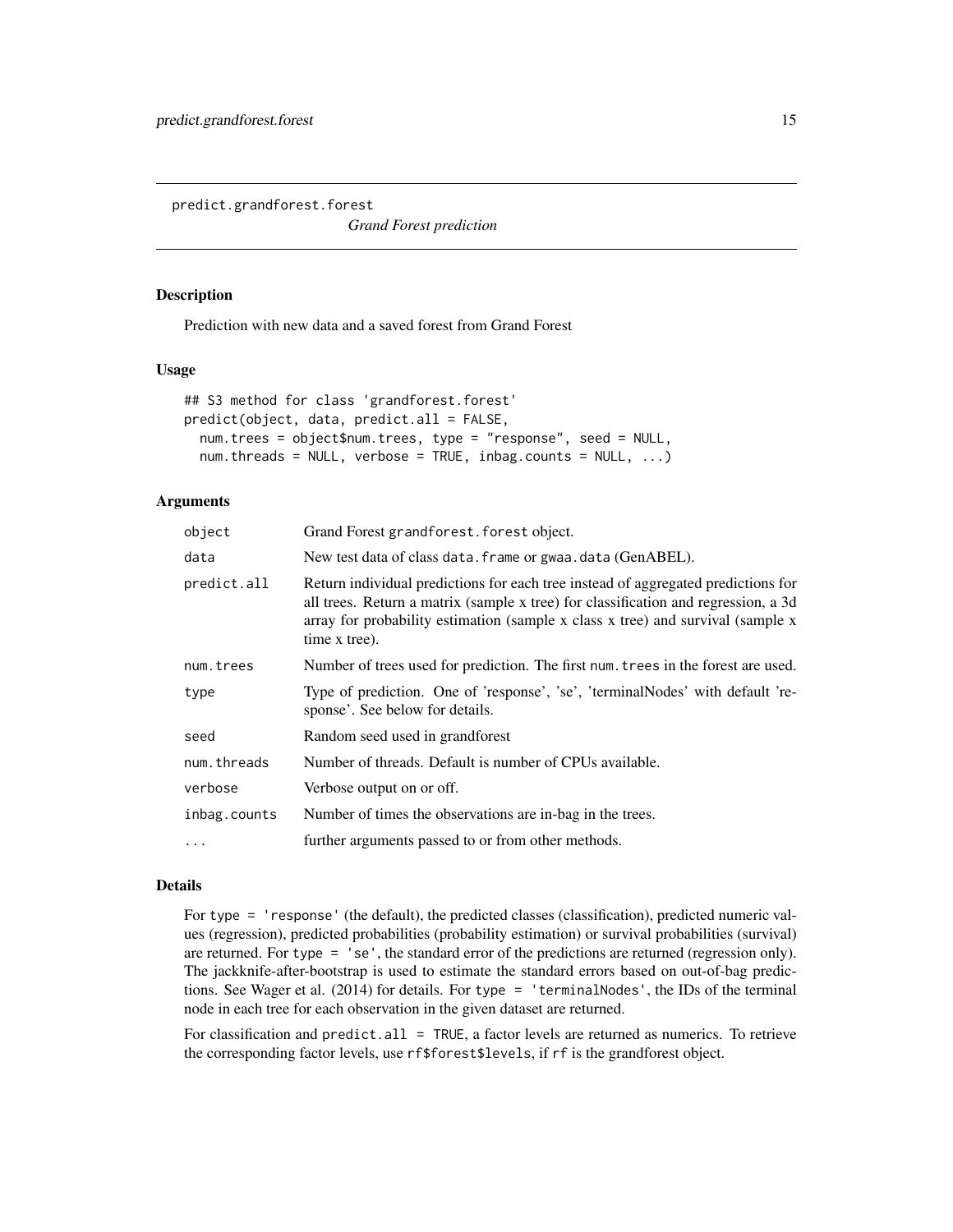## Value

Object of class grandforest.prediction with elements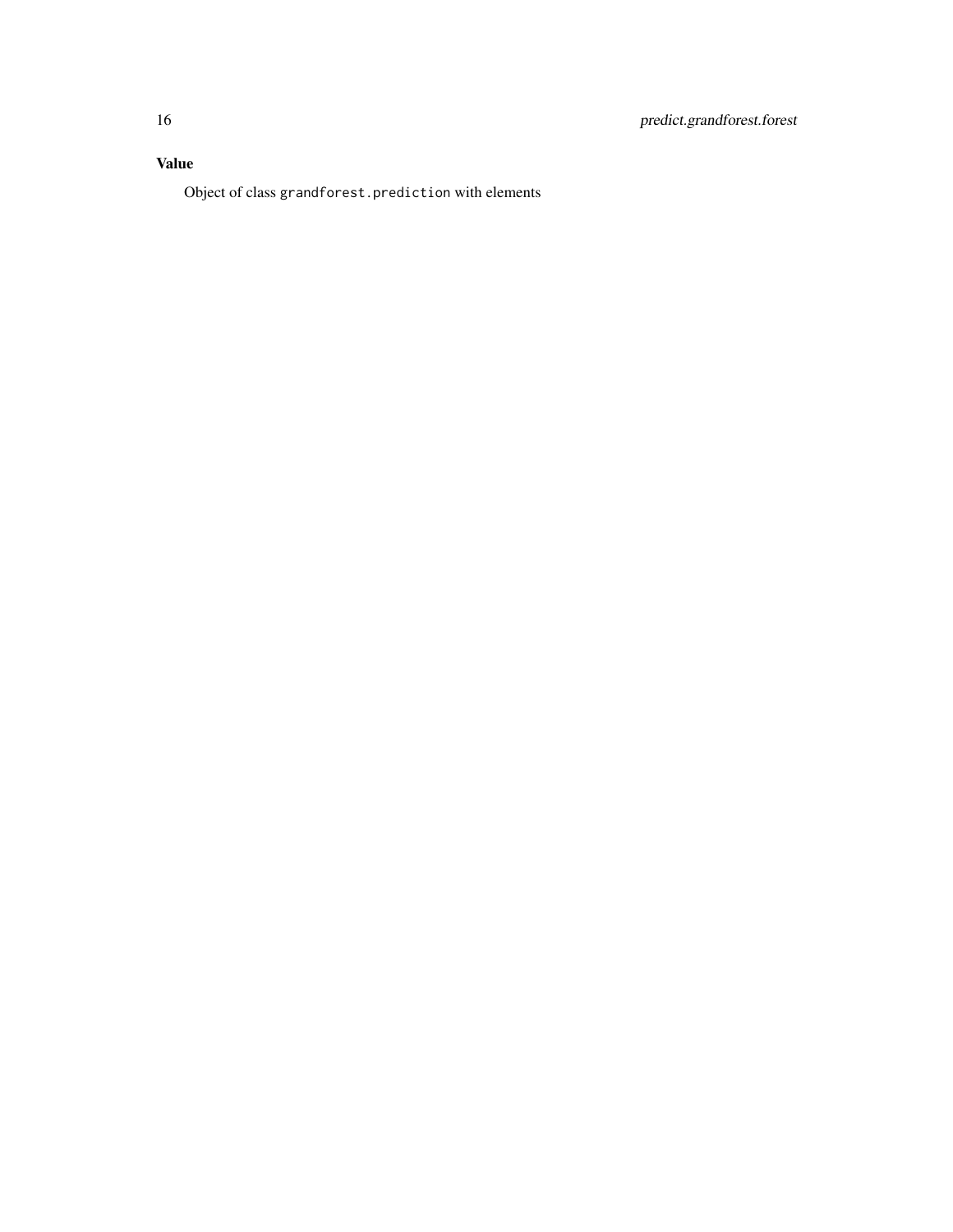## <span id="page-16-0"></span>predictions.grandforest 17

| predictions               | Predicted classes/values (only for classification and regression)         |
|---------------------------|---------------------------------------------------------------------------|
| unique.death.times        | Unique death times (only for survival).                                   |
| chf                       | Estimated cumulative hazard function for each sample (only for survival). |
| survival                  | Estimated survival function for each sample (only for survival).          |
| num.trees                 | Number of trees.                                                          |
| num.independent.variables | Number of independent variables.                                          |
| treetype                  | Type of forest/tree. Classification, regression or survival.              |
| num.samples               | Number of samples.                                                        |

#### Author(s)

Marvin N. Wright

#### References

- Wright, M. N. & Ziegler, A. (2017). ranger: A Fast Implementation of Random Forests for High Dimensional Data in C++ and R. J Stat Softw 77:1-17. [https://doi.org/10.18637/](https://doi.org/10.18637/jss.v077.i01) [jss.v077.i01](https://doi.org/10.18637/jss.v077.i01).
- Wager, S., Hastie T., & Efron, B. (2014). Confidence Intervals for Random Forests: The Jackknife and the Infinitesimal Jackknife. J Mach Learn Res 15:1625-1651. [http://jmlr.](http://jmlr.org/papers/v15/wager14a.html) [org/papers/v15/wager14a.html](http://jmlr.org/papers/v15/wager14a.html).

## See Also

[grandforest](#page-3-1)

predictions.grandforest

*Grand Forest predictions*

## Description

Extract training data predictions of Grand Forest object.

#### Usage

```
## S3 method for class 'grandforest'
predictions(x, ...)
```
#### Arguments

|          | grandforest object.                                |
|----------|----------------------------------------------------|
| $\cdots$ | Further arguments passed to or from other methods. |

#### Value

Predictions: Classes for Classification forests, Numerical values for Regressions forests and the estimated survival functions for all individuals for Survival forests.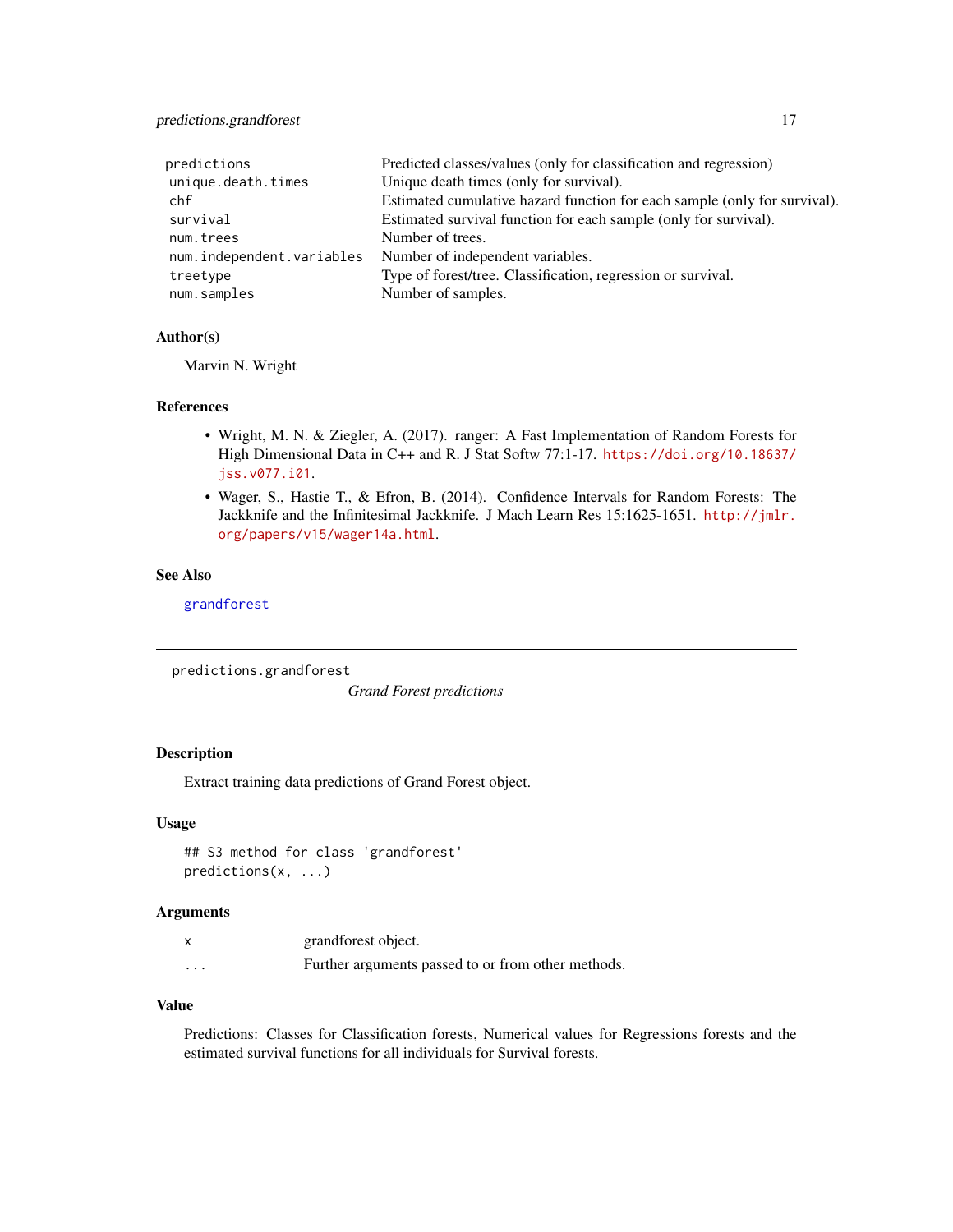#### <span id="page-17-0"></span>Author(s)

Marvin N. Wright

#### See Also

[grandforest](#page-3-1)

predictions.grandforest.prediction *Grand Forest predictions*

## Description

Extract predictions of Grand Forest prediction object.

## Usage

## S3 method for class 'grandforest.prediction' predictions(x, ...)

#### Arguments

|          | Grand Forest prediction object.                    |
|----------|----------------------------------------------------|
| $\cdots$ | Further arguments passed to or from other methods. |

#### Value

Predictions: Classes for Classification forests, Numerical values for Regressions forests and the estimated survival functions for all individuals for Survival forests.

## Author(s)

Marvin N. Wright

## See Also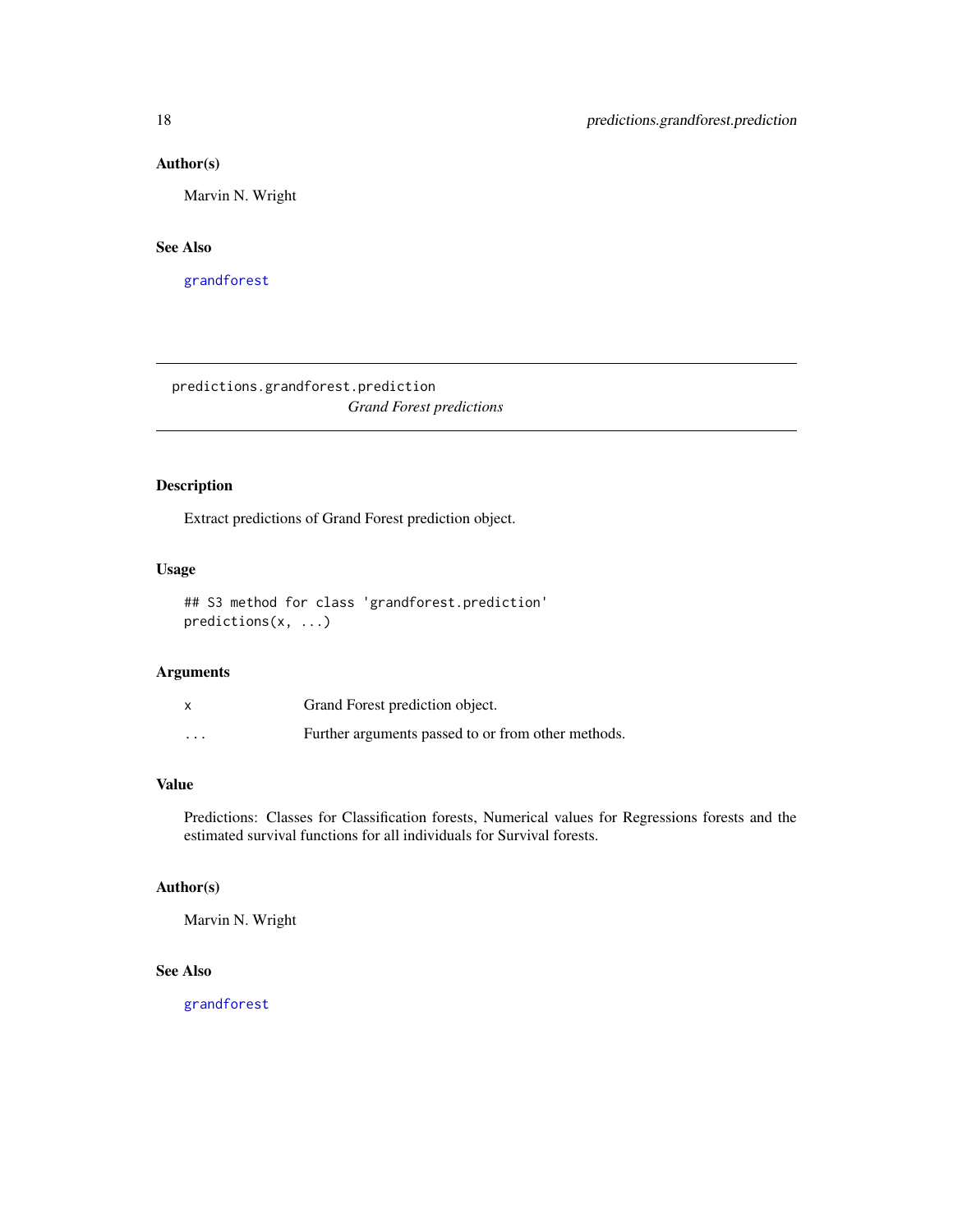<span id="page-18-0"></span>print.grandforest *Print Grand Forest*

#### Description

Print contents of Grand Forest object.

#### Usage

## S3 method for class 'grandforest'  $print(x, \ldots)$ 

## Arguments

|          | Object of class 'grandforest'.                     |
|----------|----------------------------------------------------|
| $\cdots$ | Further arguments passed to or from other methods. |

## Author(s)

Marvin N. Wright

## See Also

[grandforest](#page-3-1)

print.grandforest.forest

*Print Grand Forest forest*

## Description

Print contents of Grand Forest forest object.

## Usage

```
## S3 method for class 'grandforest.forest'
print(x, \ldots)
```
## Arguments

|          | Object of class 'grandforest.forest'.              |
|----------|----------------------------------------------------|
| $\cdots$ | further arguments passed to or from other methods. |

## Author(s)

Marvin N. Wright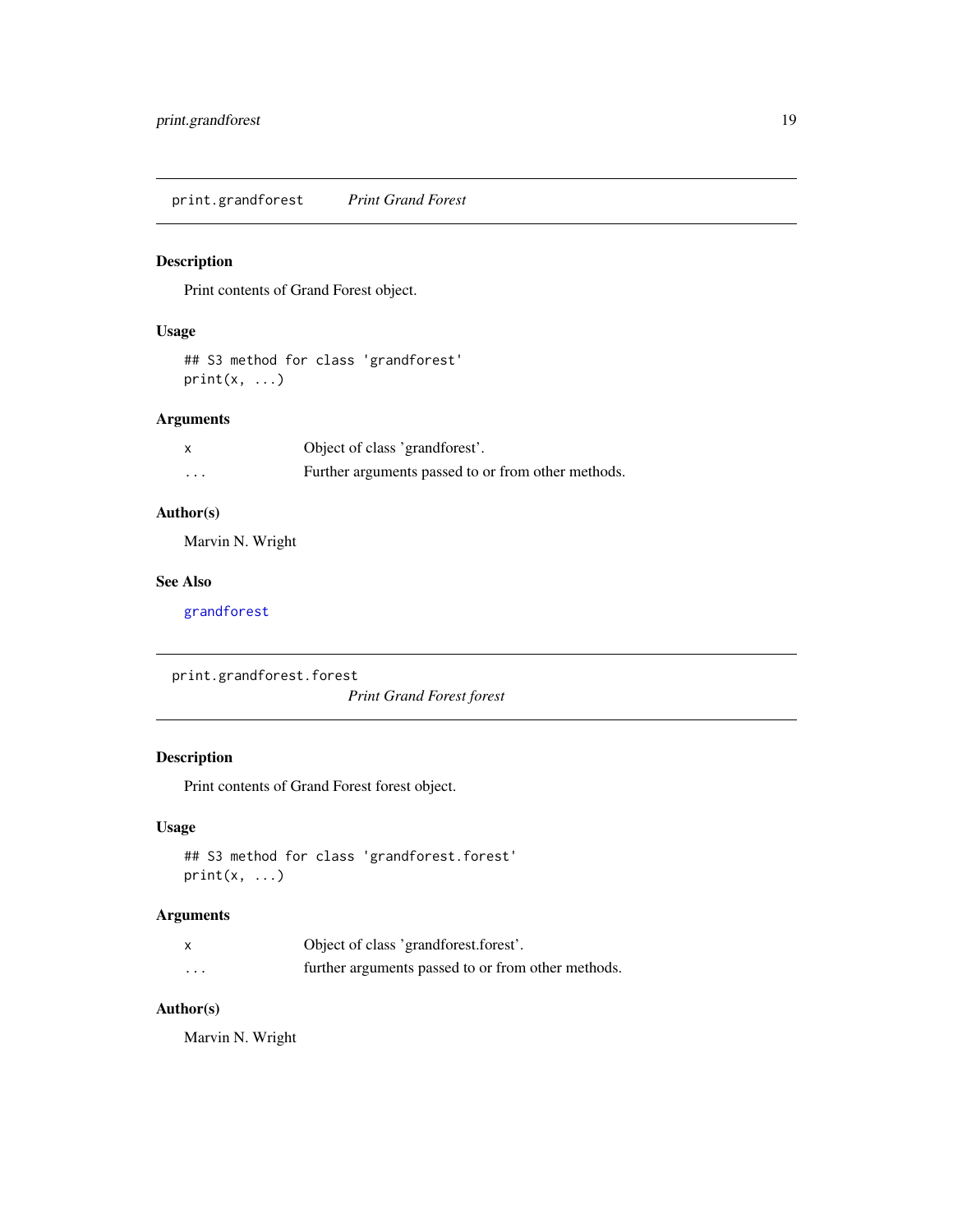<span id="page-19-0"></span>print.grandforest.prediction

*Print Grand Forest prediction*

#### Description

Print contents of Greand Forest prediction object.

## Usage

## S3 method for class 'grandforest.prediction'  $print(x, \ldots)$ 

## Arguments

| $\mathsf{x}$            | Object of class 'grandforest.prediction'.          |
|-------------------------|----------------------------------------------------|
| $\cdot$ $\cdot$ $\cdot$ | further arguments passed to or from other methods. |

## Author(s)

Marvin N. Wright

proximity.grandforest.prediction *Grand Forest sample proximity*

## Description

Extract sample proximities from grandforest.prediction object.

## Usage

```
## S3 method for class 'grandforest.prediction'
proximity(x, ...)
```
#### Arguments

|         | grandforest.prediction object.                     |
|---------|----------------------------------------------------|
| $\cdot$ | Further arguments passed to or from other methods. |

## Details

The prediction object must have been called with type = "terminalNodes".

## Value

Numeric matrix with sample similarities.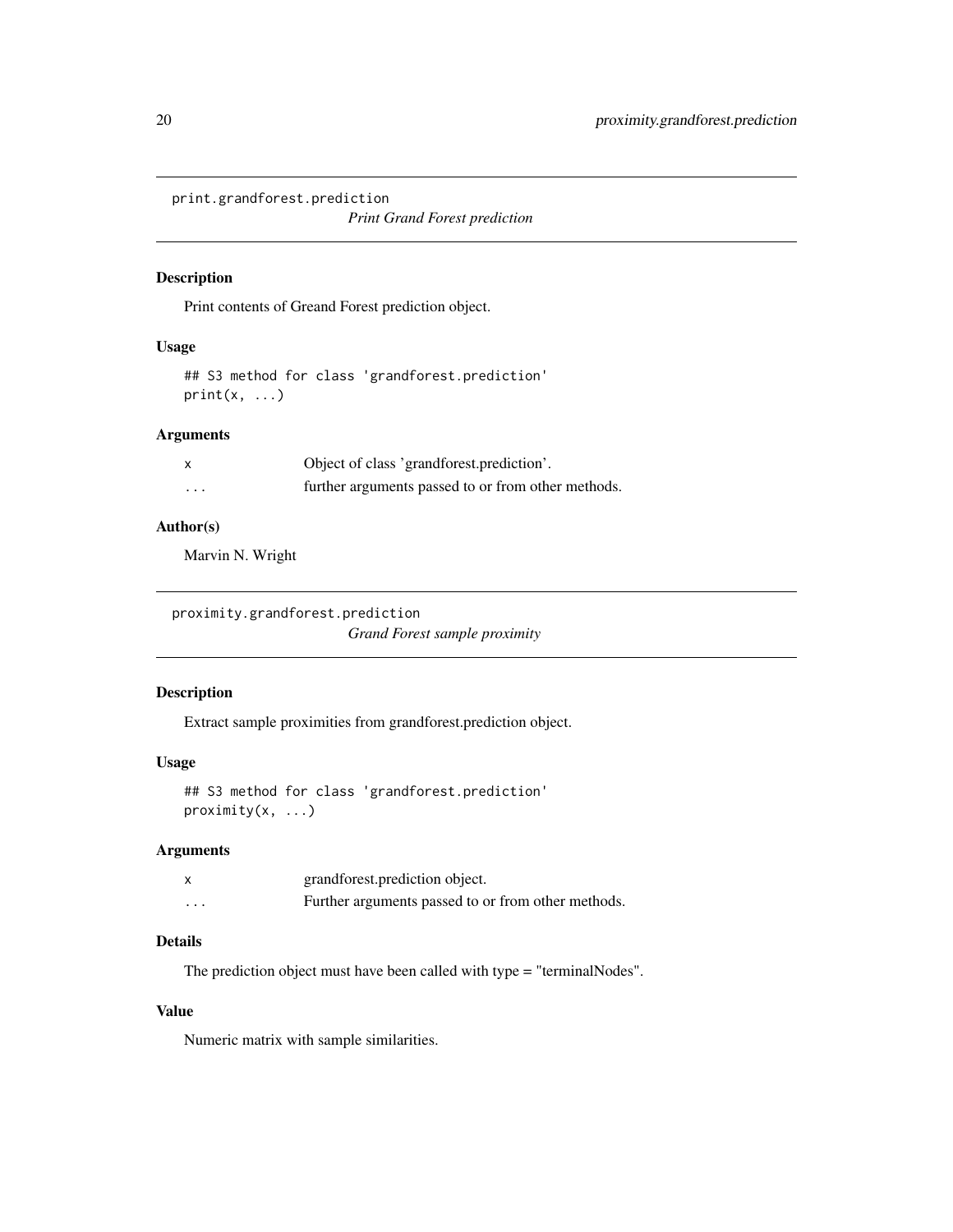<span id="page-20-0"></span>

## Description

Synthetic example data set for survival model.

## Usage

survival

## Format

A data frame with 100 rows and 22 columns.

timepoints.grandforest

*Grand Forest timepoints*

# Description

Extract unique death times of Grand Forest Survival forest

#### Usage

```
## S3 method for class 'grandforest'
timepoints(x, ...)
```
## Arguments

| X | Grand Forest Survival forest object.               |
|---|----------------------------------------------------|
| . | Further arguments passed to or from other methods. |

## Value

Unique death times

## Author(s)

Marvin N. Wright

#### See Also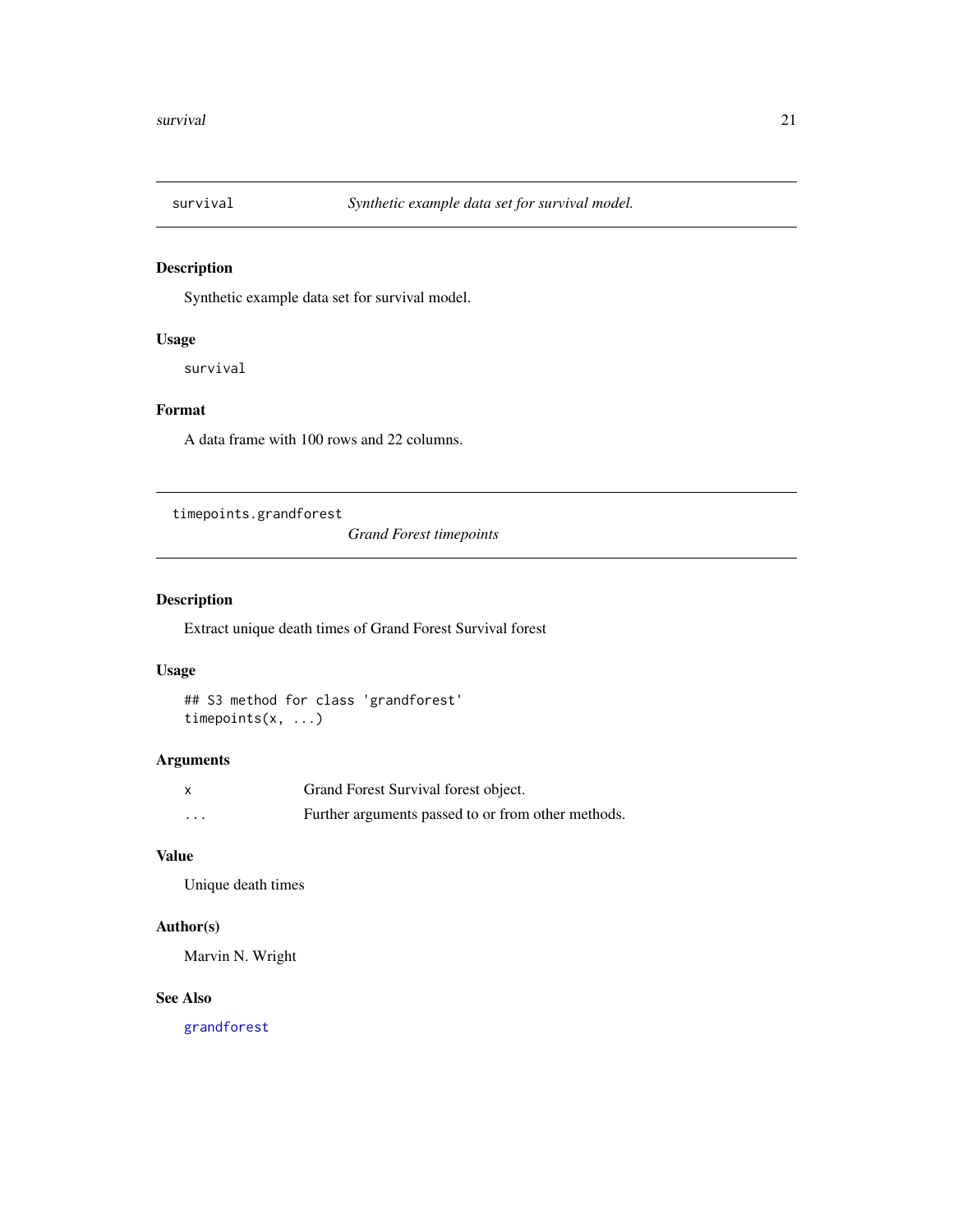<span id="page-21-0"></span>timepoints.grandforest.prediction *Grand Forest timepoints*

## Description

Extract unique death times of Grand Forest Survival prediction object.

## Usage

## S3 method for class 'grandforest.prediction' timepoints(x, ...)

## Arguments

| $\times$ | Grand Forest Survival prediction object.           |
|----------|----------------------------------------------------|
| $\cdots$ | Further arguments passed to or from other methods. |

## Value

Unique death times

## Author(s)

Marvin N. Wright

## See Also